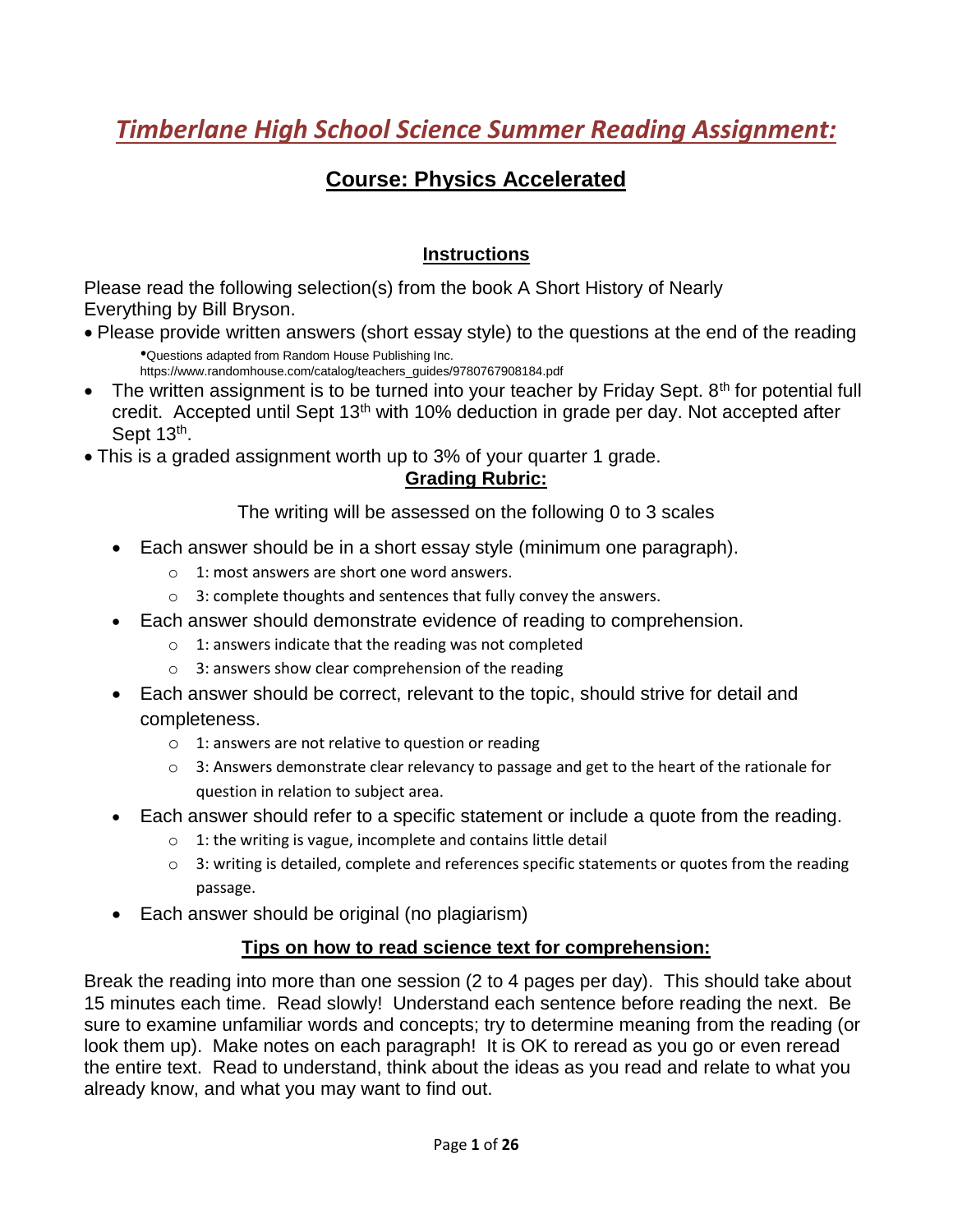### **4 THE MEASURE OF THINGS**

IF YOU HAD to select the least convivial scientific field trip of all time, you could certainly do worse than the French Royal Academy of Sciences' Peruvian expedition of 1735. Led by a hydrologist named Pierre Bouguer and a soldier-mathematician named Charles Marie de La Condamine, it was a party of scientists and adventurers who traveled to Peru with the purpose of triangulating distances through the Andes.

At the time people had lately become infected with a powerful desire to understand the Earth—to determine how old it was, and how massive, where it hung in space, and how it had come to be. The French party's goal was to help settle the question of the circumference of the planet by measuring the length of one degree of meridian (or 1/360 of the distance around the planet) along a line reaching from Yarouqui, near Quito, to

just beyond Cuenca in what is now Ecuador, a distance of about two hundred miles. 1

Almost at once things began to go wrong, sometimes spectacularly so. In Quito, the visitors somehow provoked the locals and were chased out of town by a mob armed with stones. Soon after, the expedition's doctor was murdered in a misunderstanding over a woman. The botanist became deranged. Others died of fevers and falls. The third most senior member of the party, a man named Pierre Godin, ran off with a thirteen-year-old girl and could not be induced to return.

At one point the group had to suspend work for eight months while La Condamine rode off to Lima to sort out a problem with their permits. Eventually he and Bouguer stopped speaking and refused to work together. Everywhere the dwindling party went it was met with the deepest suspicions from officials who found it difficult to believe that a group of French scientists would travel halfway around the world to measure the world. That made no sense at all. Two and a half centuries later it still seems a reasonable question. Why didn't the French make their measurements in France and save themselves all the bother and discomfort of their Andean adventure?

The answer lies partly with the fact that eighteenth-century scientists, the French in particular, seldom did things simply if an absurdly demanding alternative was available, and partly with a practical problem that had first arisen with the English astronomer Edmond Halley many years before—long before Bouguer and La Condamine dreamed of going to South America, much less had a reason for doing so.

\* Triangulation, their chosen method, was a popular technique based on the geometric fact that if you know the length of one side of a triangle and the angles of two corners, you can work out all its other dimensions without leaving your chair. Suppose, by way of example, that you and I decided we wished to know how far it is to the Moon. Using triangulation, the first thing we must do is put some distance between us, so let's say for argument that you stay in Paris and I go to Moscow and we both look at the Moon at the same time. Now if you imagine a line connecting the three principals of this exercisethat is, you and I and the Moon-it forms a triangle. Measure the length of the baseline between you and me and the angles of our two corners and the rest can be simply calculated. (Because the interior angles of a triangle always add up to 180 degrees, if you know the sum of two of the angles you can instantly calculate the third; and knowing the precise shape of a triangle and the length of one side tells you the lengths of the other sides.) This was in fact the method use by a Greek astronomer, Hipparchus of Nicaea, in 150 B.C. to work out the Moon's distance from Earth. At ground level, the principles of triangulation are the same, except that the triangles don't reach into space but rather are laid side to side on a map. In measuring a degree of meridian, the surveyors would create a sort of chain of triangles marching across the landscape.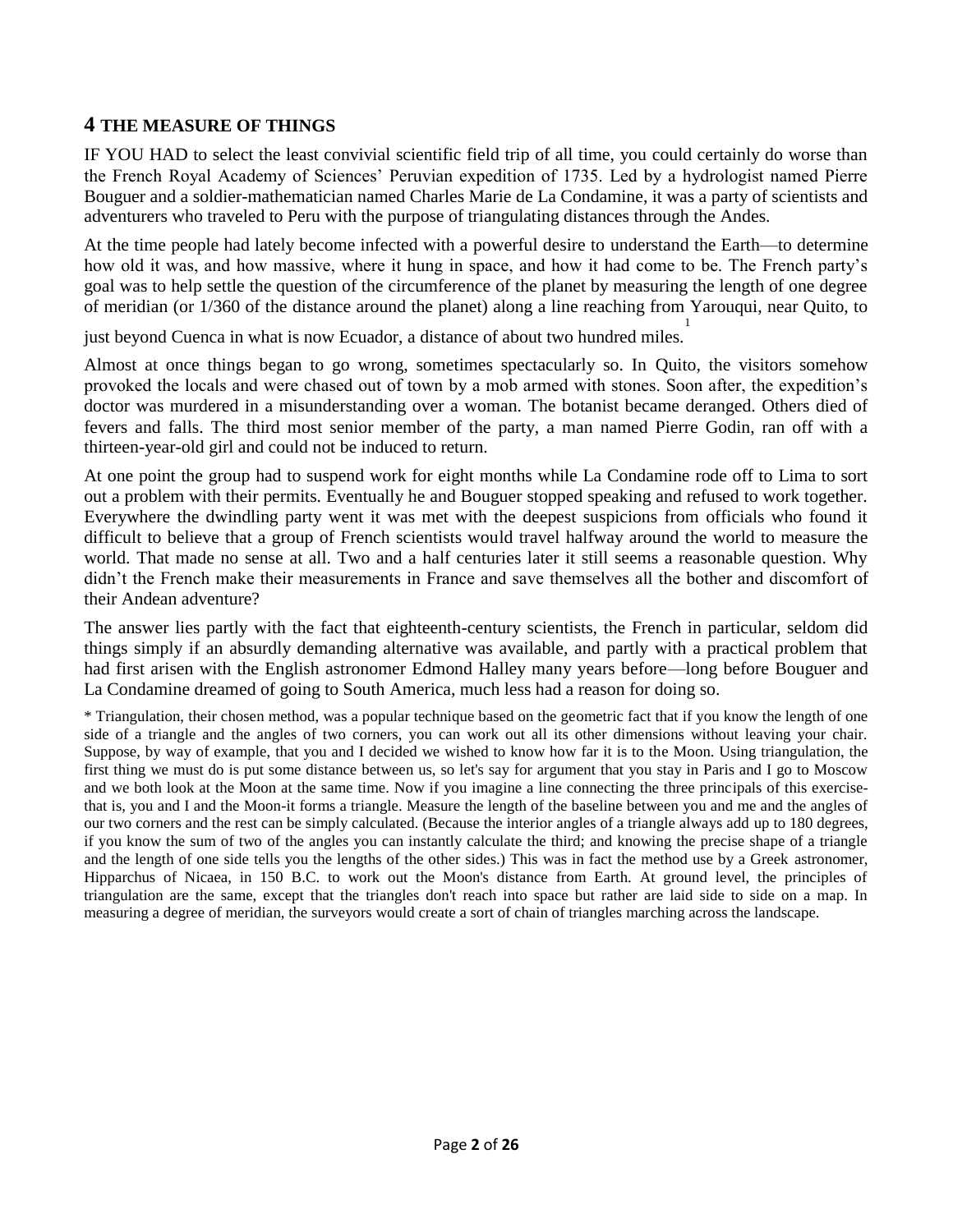Halley was an exceptional figure. In the course of a long and productive career, he was a sea captain, a cartographer, a professor of geometry at the University of Oxford, deputy controller of the Royal Mint, astronomer royal, and inventor of the deep-sea diving bell. He wrote authoritatively on magnetism, tides, and the motions of the planets, and fondly on the effects of opium. He invented the weather map and actuarial table, proposed methods for working out the age of the Earth and its distance from the Sun, even devised a practical method for keeping fish fresh out of season. The one thing he didn't do, interestingly enough, was discover the comet that bears his name. He merely recognized that the comet he saw in 1682 was the same one that had been seen by others in 1456, 1531, and 1607. It didn't become Halley's comet until 1758, some sixteen years after his death.

For all his achievements, however, Halley's greatest contribution to human knowledge may simply have been to take part in a modest scientific wager with two other worthies of his day: Robert Hooke, who is perhaps best remembered now as the first person to describe a cell, and the great and stately Sir Christopher Wren, who was actually an astronomer first and architect second, though that is not often generally remembered now. In 1683, Halley, Hooke, and Wren were dining in London when the conversation turned to the motions of celestial objects. It was known that planets were inclined to orbit in a particular kind of oval known as an ellipse—"a very specific and precise curve," to quote Richard Feynman—but it wasn't understood why. Wren generously offered a prize worth forty shillings (equivalent to a couple of weeks' pay) to whichever of the men could provide a solution.

Hooke, who was well known for taking credit for ideas that weren't necessarily his own, claimed that he had solved the problem already but declined now to share it on the interesting and inventive grounds that it would rob others of the satisfaction of discovering the answer for themselves. He would instead "conceal it for some time, that others might know how to value it." If he thought any more on the matter, he left no evidence of it. Halley, however, became consumed with finding the answer, to the point that the following year he traveled to Cambridge and boldly called upon the university's Lucasian Professor of Mathematics, Isaac Newton, in the hope that he could help.

Newton was a decidedly odd figure—brilliant beyond measure, but solitary, joyless, prickly to the point of paranoia, famously distracted (upon swinging his feet out of bed in the morning he would reportedly sometimes sit for hours, immobilized by the sudden rush of thoughts to his head), and capable of the most riveting strangeness. He built his own laboratory, the first at Cambridge, but then engaged in the most bizarre experiments. Once he inserted a bodkin—a long needle of the sort used for sewing leather—into his eye socket and rubbed it around "betwixt my eye and the bone as near to [the] backside of my eye as I could" just to see what would happen. What happened, miraculously, was nothing—at least nothing lasting. On another occasion, he stared at the Sun for as long as he could bear, to determine what effect it would have upon his vision. Again he escaped lasting damage, though he had to spend some days in a darkened room before his eyes forgave him.

Set atop these odd beliefs and quirky traits, however, was the mind of a supreme genius—though even when working in conventional channels he often showed a tendency to peculiarity. As a student, frustrated by the limitations of conventional mathematics, he invented an entirely new form, the calculus, but then told no one about it for twenty-seven years. In like manner, he did work in optics that transformed our understanding of light and laid the foundation for the science of spectroscopy, and again chose not to share the results for three decades.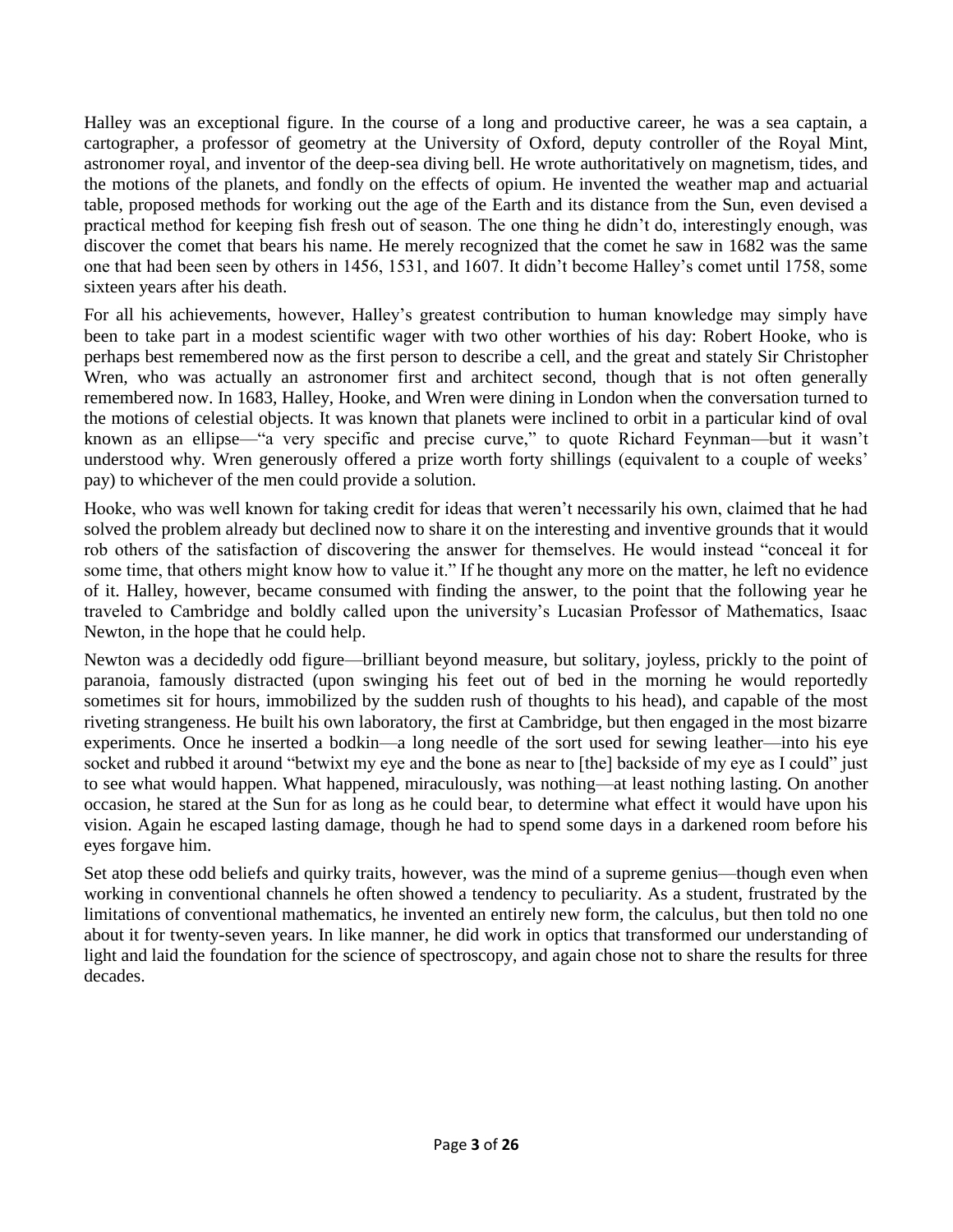For all his brilliance, real science accounted for only a part of his interests. At least half his working life was given over to alchemy and wayward religious pursuits. These were not mere dabblings but wholehearted devotions. He was a secret adherent of a dangerously heretical sect called Arianism, whose principal tenet was the belief that there had been no Holy Trinity (slightly ironic since Newton's college at Cambridge was Trinity). He spent endless hours studying the floor plan of the lost Temple of King Solomon in Jerusalem (teaching himself Hebrew in the process, the better to scan original texts) in the belief that it held mathematical clues to the dates of the second coming of Christ and the end of the world. His attachment to alchemy was no less ardent. In 1936, the economist John Maynard Keynes bought a trunk of Newton's papers at auction and discovered with astonishment that they were overwhelmingly preoccupied not with optics or planetary motions, but with a single-minded quest to turn base metals into precious ones. An analysis of a strand of Newton's hair in the 1970s found it contained mercury—an element of interest to alchemists, hatters, and thermometer-makers but almost no one else—at a concentration some forty times the natural level. It is perhaps little wonder that he had trouble remembering to rise in the morning.

Quite what Halley expected to get from him when he made his unannounced visit in August 1684 we can only guess. But thanks to the later account of a Newton confidant, Abraham DeMoivre, we do have a record of one of science's most historic encounters:

In 1684 D<sup>r</sup> Halley came to visit at Cambridge [and] after they had some time together the D<sup>r</sup> asked him what he thought the curve would be that would be described by the Planets supposing the force of attraction toward the Sun to be reciprocal to the square of their distance from it.

This was a reference to a piece of mathematics known as the inverse square law, which Halley was convinced lay at the heart of the explanation, though he wasn't sure exactly how.

S r Isaac replied immediately that it would be an [ellipse]. The Doctor, struck with joy & amazement, asked him how

he knew it. 'Why,' saith he, 'I have calculated it,' whereupon D Halley asked him for his calculation without

farther delay, S Isaac looked among his papers but could not find it.

This was astounding—like someone saying he had found a cure for cancer but couldn't remember where he had put the formula. Pressed by Halley, Newton agreed to redo the calculations and produce a paper. He did as promised, but then did much more. He retired for two years of intensive reflection and scribbling, and at length produced his masterwork: the Philosophiae Naturalis Principia Mathematica or Mathematical Principles of Natural Philosophy, better known as the Principia .

Once in a great while, a few times in history, a human mind produces an observation so acute and unexpected that people can't quite decide which is the more amazing—the fact or the thinking of it. Principia was one of those moments. It made Newton instantly famous. For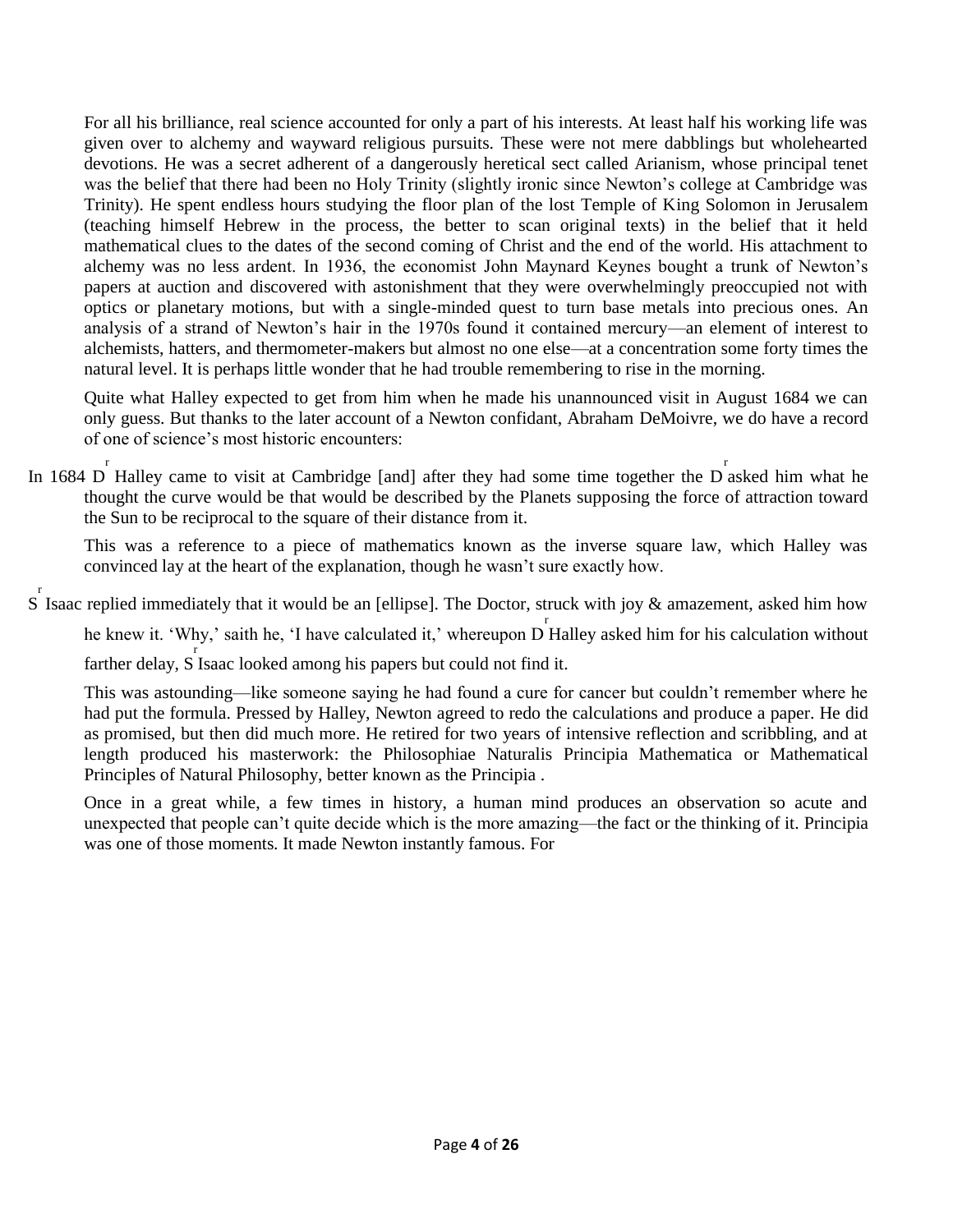the rest of his life he would be draped with plaudits and honors, becoming, among much else, the first person in Britain knighted for scientific achievement. Even the great German mathematician Gottfried von Leibniz, with whom Newton had a long, bitter fight over priority for the invention of the calculus, thought his contributions to mathematics equal to all the accumulated work that had preceded him. "Nearer the gods no mortal may approach," wrote Halley in a sentiment that was endlessly echoed by his contemporaries and by many others since.

Although the Principia has been called "one of the most inaccessible books ever written" (Newton intentionally made it difficult so that he wouldn't be pestered by mathematical "smatterers," as he called them), it was a beacon to those who could follow it. It not only explained mathematically the orbits of heavenly bodies, but also identified the attractive force that got them moving in the first place—gravity. Suddenly every motion in the universe made sense.

At Principia 's heart were Newton's three laws of motion (which state, very baldly, that a thing moves in the direction in which it is pushed; that it will keep moving in a straight line until some other force acts to slow or deflect it; and that every action has an opposite and equal reaction) and his universal law of gravitation. This states that every object in the universe exerts a tug on every other. It may not seem like it, but as you sit here now you are pulling everything around you—walls, ceiling, lamp, pet cat—toward you with your own little (indeed, very little) gravitational field. And these things are also pulling on you. It was Newton who realized that the pull of any two objects is, to quote Feynman again, "proportional to the mass of each and varies inversely as the square of the distance between them." Put another way, if you double the distance between two objects, the attraction between them becomes four times weaker. This can be expressed with the formula

> $F = Gmm$  $R<sub>2</sub>$

which is of course way beyond anything that most of us could make practical use of, but at least we can appreciate that it is elegantly compact. A couple of brief multiplications, a simple division, and, bingo, you know your gravitational position wherever you go. It was the first really universal law of nature ever propounded by a human mind, which is why Newton is regarded with such universal esteem.

Principia's production was not without drama. To Halley's horror, just as work was nearing completion Newton and Hooke fell into dispute over the priority for the inverse square law and Newton refused to release the crucial third volume, without which the first two made little sense. Only with some frantic shuttle diplomacy and the most liberal applications of flattery did Halley manage finally to extract the concluding volume from the erratic professor.

Halley's traumas were not yet quite over. The Royal Society had promised to publish the work, but now pulled out, citing financial embarrassment. The year before the society had backed a costly flop called The History of Fishes , and they now suspected that the market for a book on mathematical principles would be less than clamorous. Halley, whose means were not great, paid for the book's publication out of his own pocket. Newton, as was his custom, contributed nothing. To make matters worse, Halley at this time had just accepted a position as the society's clerk, and he was informed that the society could no longer afford to provide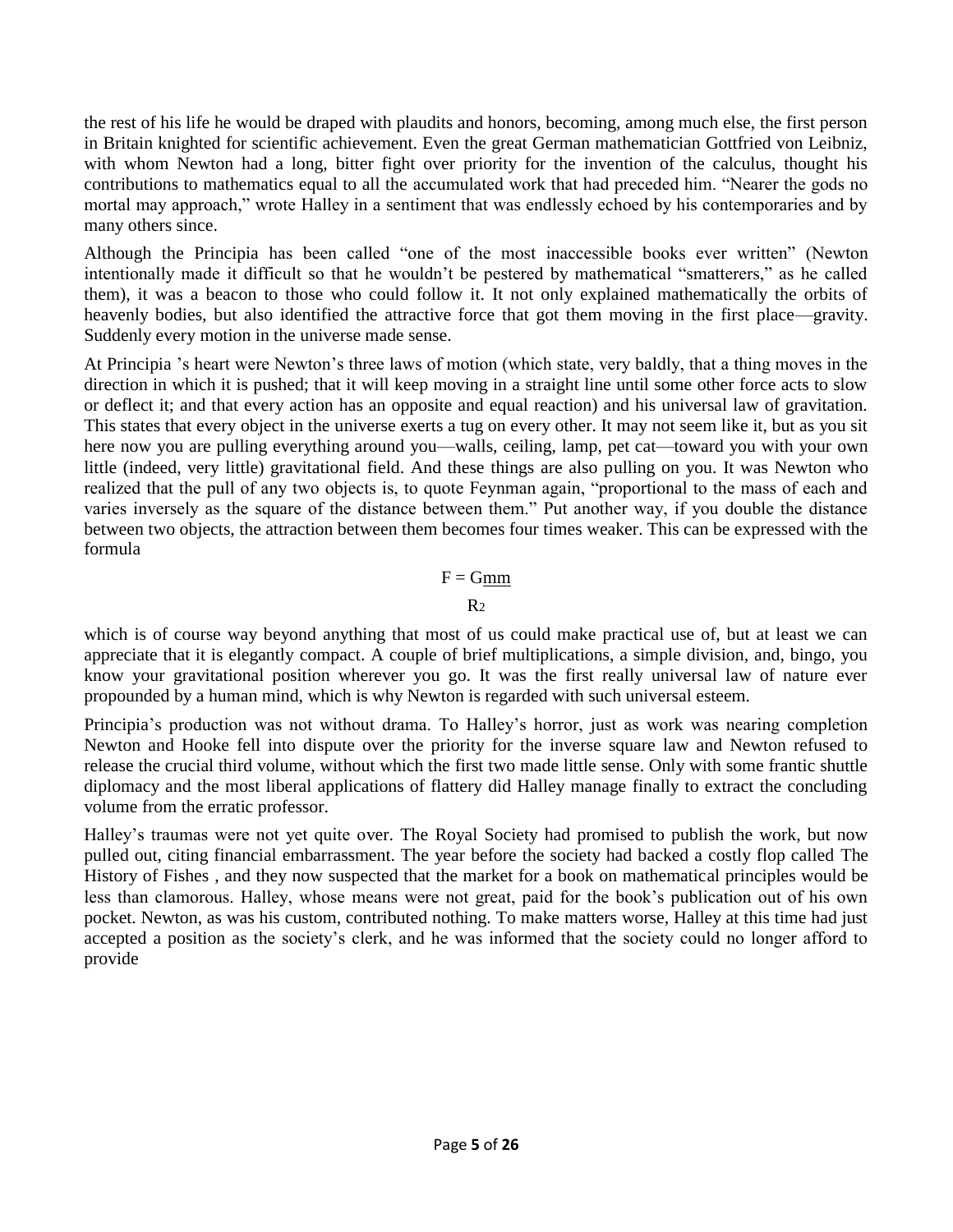him with a promised salary of £50 per annum. He was to be paid instead in copies of The History of Fishes.

Newton's laws explained so many things—the slosh and roll of ocean tides, the motions of planets, why cannonballs trace a particular trajectory before thudding back to Earth, why we aren't flung into space as the planet spins beneath us at hundreds of miles an hour —that it took a while for all their implications to seep in. But one revelation became almost immediately controversial.

This was the suggestion that the Earth is not quite round. According to Newton's theory, the centrifugal force of the Earth's spin should result in a slight flattening at the poles and a bulging at the equator, which would make the planet slightly oblate. That meant that the length of a degree wouldn't be the same in Italy as it was in Scotland. Specifically, the length would shorten as you moved away from the poles. This was not good news for those people whose measurements of the Earth were based on the assumption that the Earth was a perfect sphere, which was everyone.

For half a century people had been trying to work out the size of the Earth, mostly by making very exacting measurements. One of the first such attempts was by an English mathematician named Richard Norwood. As a young man Norwood had traveled to Bermuda with a diving bell modeled on Halley's device, intending to make a fortune scooping pearls from the seabed. The scheme failed because there were no pearls and anyway Norwood's bell didn't work, but Norwood was not one to waste an experience. In the early seventeenth century Bermuda was well known among ships' captains for being hard to locate. The problem was that the ocean was big, Bermuda small, and the navigational tools for dealing with this disparity hopelessly inadequate. There wasn't even yet an agreed length for a nautical mile. Over the breadth of an ocean the smallest miscalculations would become magnified so that ships often missed Bermuda-sized targets by dismaying margins. Norwood, whose first love was trigonometry and thus angles, decided to bring a little mathematical rigor to navigation and to that end he determined to calculate the length of a degree.

Starting with his back against the Tower of London, Norwood spent two devoted years marching 208 miles north to York, repeatedly stretching and measuring a length of chain as he went, all the while making the most meticulous adjustments for the rise and fall of the land and the meanderings of the road. The final step was to measure the angle of the Sun at York at the same time of day and on the same day of the year as he had made his first measurement in London. From this, he reasoned he could determine the length of one degree of the Earth's meridian and thus calculate the distance around the whole. It was an almost ludicrously ambitious undertaking—a mistake of the slightest fraction of a degree would throw the whole thing out by miles—but in fact, as Norwood proudly declaimed, he was accurate to "within a scantling"—or, more precisely, to within about six hundred yards. In metric terms, his figure worked out at 110.72 kilometers per degree of arc.

In 1637, Norwood's masterwork of navigation, The Seaman's Practice , was published and found an immediate following. It went through seventeen editions and was still in print twenty-five years after his death. Norwood returned to Bermuda with his family, becoming a

 $\overline{2}$ 

How fast you are spinning depends on where you are. The speed of the Earth's spin varies from a little over 1,000 miles an hour at the equator to 0 at the poles.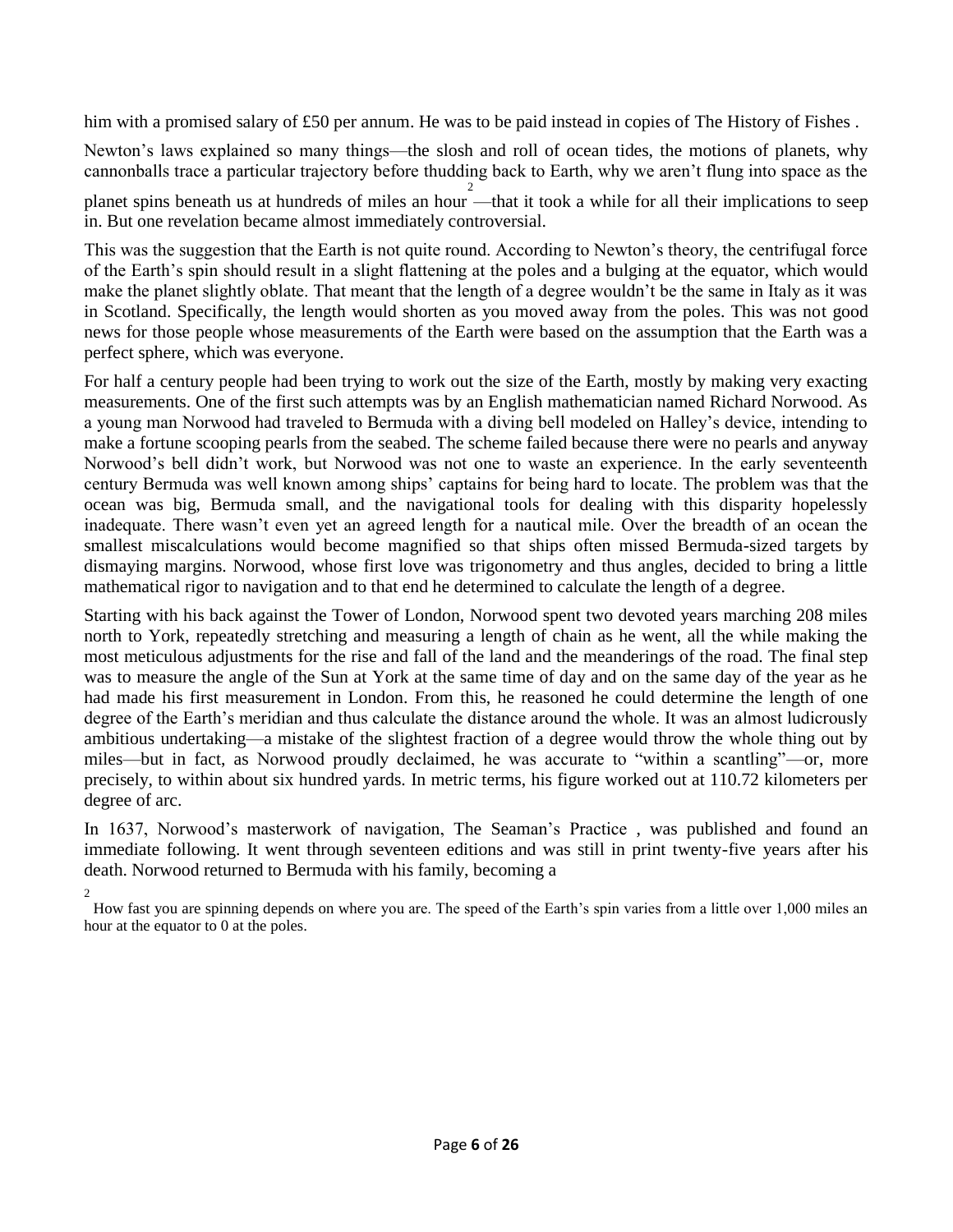successful planter and devoting his leisure hours to his first love, trigonometry. He survived there for thirtyeight years and it would be pleasing to report that he passed this span in happiness and adulation. In fact, he didn't. On the crossing from England, his two young sons were placed in a cabin with the Reverend Nathaniel White, and somehow so successfully traumatized the young vicar that he devoted much of the rest of his career to persecuting Norwood in any small way he could think of.

Norwood's two daughters brought their father additional pain by making poor marriages. One of the husbands, possibly incited by the vicar, continually laid small charges against Norwood in court, causing him much exasperation and necessitating repeated trips across Bermuda to defend himself. Finally in the 1650s witch trials came to Bermuda and Norwood spent his final years in severe unease that his papers on trigonometry, with their arcane symbols, would be taken as communications with the devil and that he would be treated to a dreadful execution. So little is known of Norwood that it may in fact be that he deserved his unhappy declining years. What is certainly true is that he got them.

Meanwhile, the momentum for determining the Earth's circumference passed to France. There, the astronomer Jean Picard devised an impressively complicated method of triangulation involving quadrants, pendulum clocks, zenith sectors, and telescopes (for observing the motions of the moons of Jupiter). After two years of trundling and triangulating his way across France, in 1669 he announced a more accurate measure of 110.46 kilometers for one degree of arc. This was a great source of pride for the French, but it was predicated on the assumption that the Earth was a perfect sphere—which Newton now said it was not.

To complicate matters, after Picard's death the father-and-son team of Giovanni and Jacques Cassini repeated Picard's experiments over a larger area and came up with results that suggested that the Earth was fatter not at the equator but at the poles—that Newton, in other words, was exactly wrong. It was this that prompted the Academy of Sciences to dispatch Bouguer and La Condamine to South America to take new measurements.

They chose the Andes because they needed to measure near the equator, to determine if there really was a difference in sphericity there, and because they reasoned that mountains would give them good sightlines. In fact, the mountains of Peru were so constantly lost in cloud that the team often had to wait weeks for an hour's clear surveying. On top of that, they had selected one of the most nearly impossible terrains on Earth. Peruvians refer to their landscape as muy accidentado —"much accidented"—and this it most certainly is. The French had not only to scale some of the world's most challenging mountains—mountains that defeated even their mules—but to reach the mountains they had to ford wild rivers, hack their way through jungles, and cross miles of high, stony desert, nearly all of it uncharted and far from any source of supplies. But Bouguer and La Condamine were nothing if not tenacious, and they stuck to the task for nine and a half long, grim, sun-blistered years. Shortly before concluding the project, they received word that a second French team, taking measurements in northern Scandinavia (and facing notable discomforts of their own, from squelching bogs to dangerous ice floes), had found that a degree was in fact longer near the poles, as Newton had promised. The Earth was forty-three kilometers stouter when measured equatorially than when measured from top to bottom around the poles.

Bouguer and La Condamine thus had spent nearly a decade working toward a result they didn't wish to find only to learn now that they weren't even the first to find it. Listlessly, they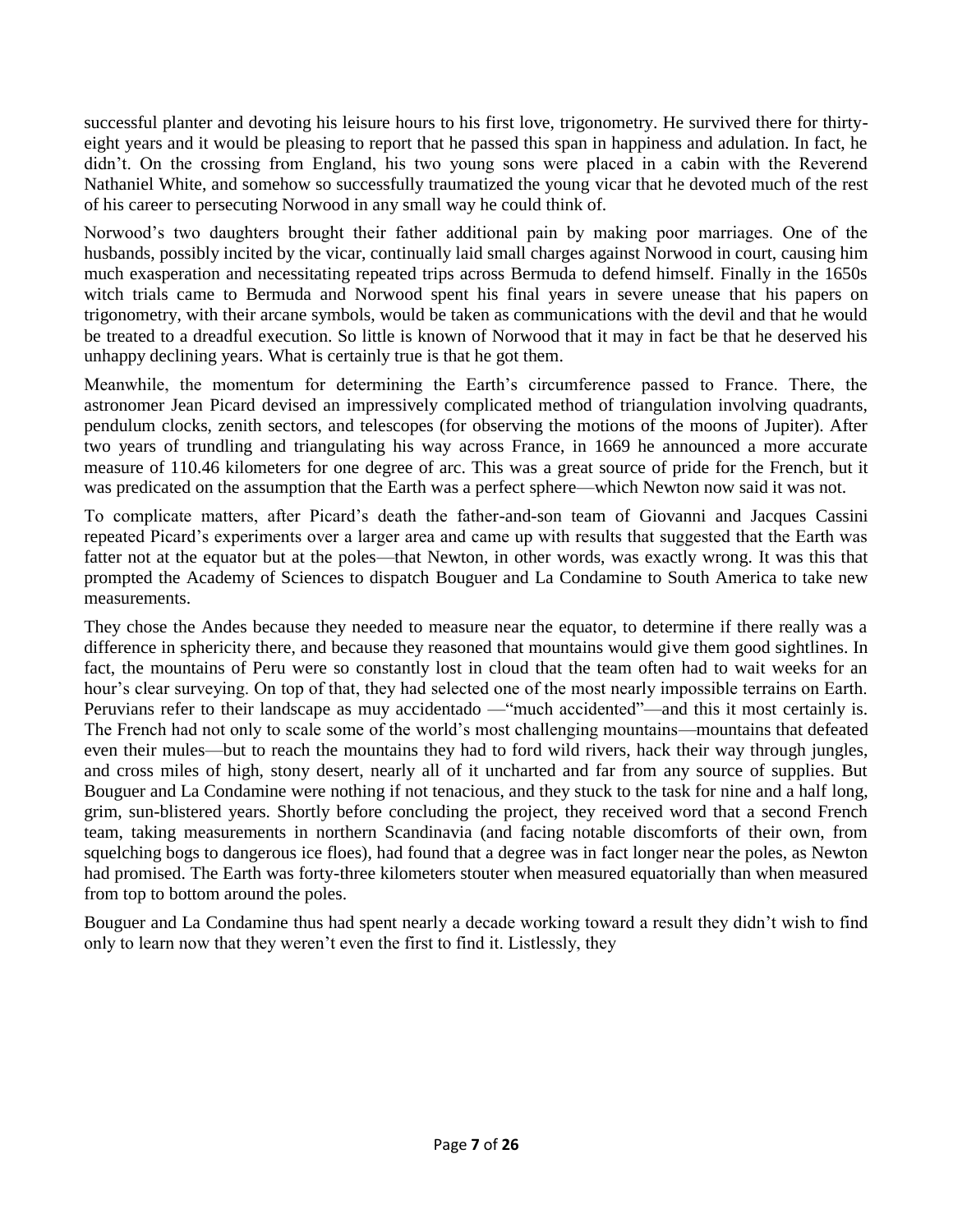completed their survey, which confirmed that the first French team was correct. Then, still not speaking, they returned to the coast and took separate ships home.

Something else conjectured by Newton in the Principia was that a plumb bob hung near a mountain would incline very slightly toward the mountain, affected by the mountain's gravitational mass as well as by the Earth's. This was more than a curious fact. If you measured the deflection accurately and worked out the mass of the mountain, you could calculate the universal gravitational constant—that is, the basic value of gravity, known as G—and along with it the mass of the Earth.

Bouguer and La Condamine had tried this on Peru's Mount Chimborazo, but had been defeated by both the technical difficulties and their own squabbling, and so the notion lay dormant for another thirty years until resurrected in England by Nevil Maskelyne, the astronomer royal. In Dava Sobel's popular book Longitude, Maskelyne is presented as a ninny and villain for failing to appreciate the brilliance of the clockmaker John Harrison, and this may be so, but we are indebted to him in other ways not mentioned in her book, not least for his successful scheme to weigh the Earth. Maskelyne realized that the nub of the problem lay with finding a mountain of sufficiently regular shape to judge its mass.

At his urging, the Royal Society agreed to engage a reliable figure to tour the British Isles to see if such a mountain could be found. Maskelyne knew just such a person—the astronomer and surveyor Charles Mason. Maskelyne and Mason had become friends eleven years earlier while engaged in a project to measure an astronomical event of great importance: the passage of the planet Venus across the face of the Sun. The tireless Edmond Halley had suggested years before that if you measured one of these passages from selected points on the Earth, you could use the principles of triangulation to work out the distance to the Sun, and from that calibrate the distances to all the other bodies in the solar system.

Unfortunately, transits of Venus, as they are known, are an irregular occurrence. They come in pairs eight

years apart, but then are absent for a century or more, and there were none in Halley's lifetime. But the idea simmered and when the next transit came due in 1761, nearly two decades after Halley's death, the scientific world was ready—indeed, more ready than it had been for an astronomical event before.

With the instinct for ordeal that characterized the age, scientists set off for more than a hundred locations around the globe—to Siberia, China, South Africa, Indonesia, and the woods of Wisconsin, among many others. France dispatched thirty-two observers, Britain eighteen more, and still others set out from Sweden, Russia, Italy, Germany, Ireland, and elsewhere.

It was history's first cooperative international scientific venture, and almost everywhere it ran into problems. Many observers were waylaid by war, sickness, or shipwreck. Others made their destinations but opened their crates to find equipment broken or warped by tropical heat. Once again the French seemed fated to provide the most memorably unlucky participants. Jean Chappe spent months traveling to Siberia by coach, boat, and sleigh, nursing his delicate instruments over every perilous bump, only to find the last vital stretch blocked by swollen

The next transit will be on June 8, 2004, with a second in 2012. There were none in the twentieth century.

<sup>3</sup>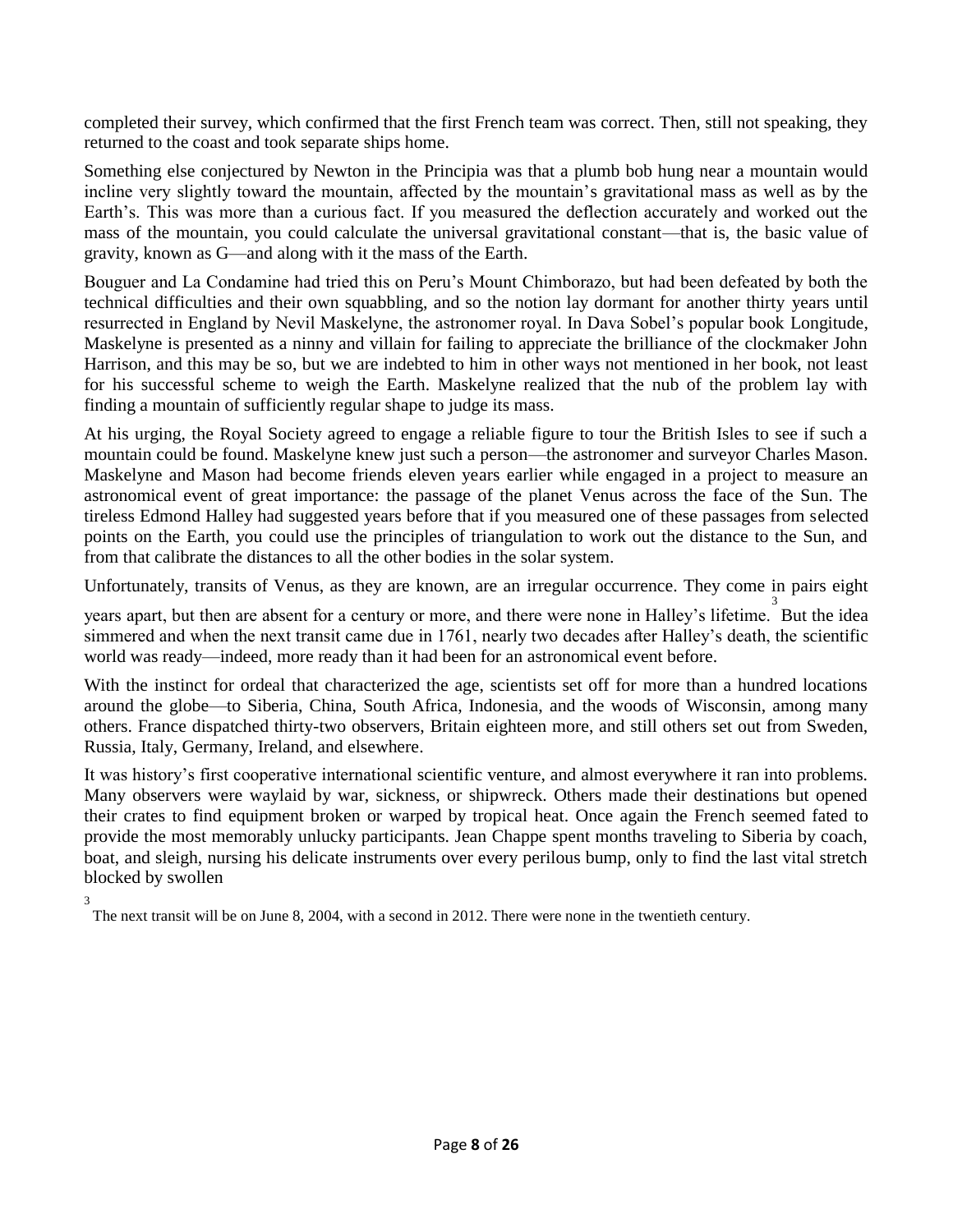rivers, the result of unusually heavy spring rains, which the locals were swift to blame on him after they saw him pointing strange instruments at the sky. Chappe managed to escape with his life, but with no useful measurements.

Unluckier still was Guillaume Le Gentil, whose experiences are wonderfully summarized by Timothy Ferris in Coming of Age in the Milky Way . Le Gentil set off from France a year ahead of time to observe the transit from India, but various setbacks left him still at sea on the day of the transit—just about the worst place to be since steady measurements were impossible on a pitching ship.

Undaunted, Le Gentil continued on to India to await the next transit in 1769. With eight years to prepare, he erected a first-rate viewing station, tested and retested his instruments, and had everything in a state of perfect readiness. On the morning of the second transit, June 4, 1769, he awoke to a fine day, but, just as Venus began its pass, a cloud slid in front of the Sun and remained there for almost exactly the duration of the transit: three hours, fourteen minutes, and seven seconds.

Stoically, Le Gentil packed up his instruments and set off for the nearest port, but en route he contracted dysentery and was laid up for nearly a year. Still weakened, he finally made it onto a ship. It was nearly wrecked in a hurricane off the African coast. When at last he reached home, eleven and a half years after setting off, and having achieved nothing, he discovered that his relatives had had him declared dead in his absence and had enthusiastically plundered his estate.

In comparison, the disappointments experienced by Britain's eighteen scattered observers were mild. Mason found himself paired with a young surveyor named Jeremiah Dixon and apparently they got along well, for they formed a lasting partnership. Their instructions were to travel to Sumatra and chart the transit there, but after just one night at sea their ship was attacked by a French frigate. (Although scientists were in an internationally cooperative mood, nations weren't.) Mason and Dixon sent a note to the Royal Society observing that it seemed awfully dangerous on the high seas and wondering if perhaps the whole thing oughtn't to be called off. In reply they received a swift and chilly rebuke, noting that they had already been paid, that the nation and scientific community were counting on them, and that their failure to proceed would result in the irretrievable loss of their reputations. Chastened, they sailed on, but en route word reached them that Sumatra had fallen to the French and so they observed the transit inconclusively from the Cape of Good Hope. On the way home they stopped on the lonely Atlantic outcrop of St. Helena, where they met Maskelyne, whose observations had been thwarted by cloud cover. Mason and Maskelyne formed a solid friendship and spent several happy, and possibly even mildly useful, weeks charting tidal flows.

Soon afterward, Maskelyne returned to England where he became astronomer royal, and Mason and Dixon now evidently more seasoned—set off for four long and often perilous years surveying their way through 244 miles of dangerous American wilderness to settle a boundary dispute between the estates of William Penn and Lord Baltimore and their respective colonies of Pennsylvania and Maryland. The result was the famous Mason and Dixon line, which later took on symbolic importance as the dividing line between the slave and free states. (Although the line was their principal task, they also contributed several astronomical surveys, including one of the century's most accurate measurements of a degree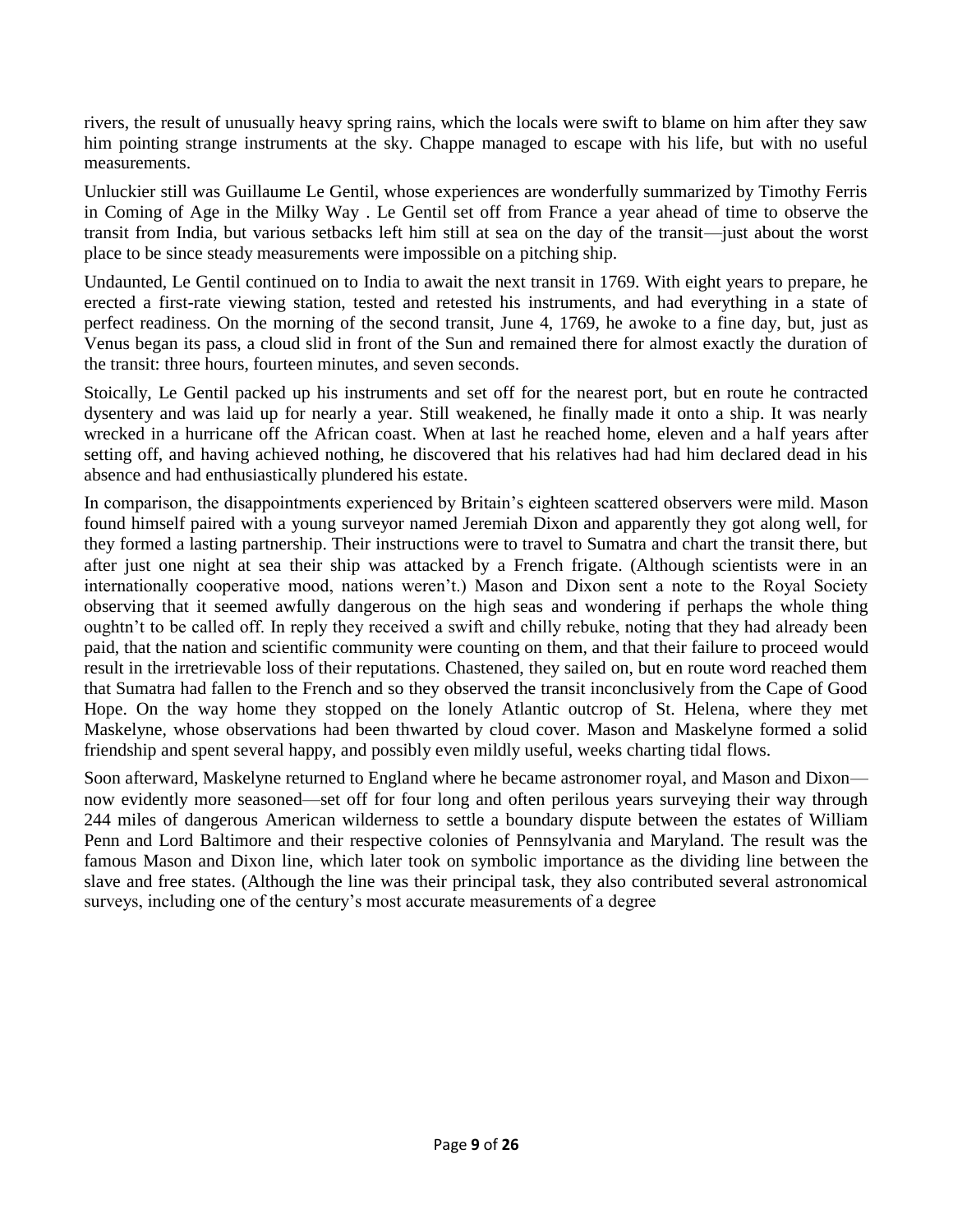of meridian—an achievement that brought them far more acclaim in England than the settling of a boundary dispute between spoiled aristocrats.)

Back in Europe, Maskelyne and his counterparts in Germany and France were forced to the conclusion that the transit measurements of 1761 were essentially a failure. One of the problems, ironically, was that there were too many observations, which when brought together often proved contradictory and impossible to resolve. The successful charting of a Venusian transit fell instead to a little-known Yorkshire-born sea captain named James Cook, who watched the 1769 transit from a sunny hilltop in Tahiti, and then went on to chart and claim Australia for the British crown. Upon his return there was now enough information for the French astronomer Joseph Lalande to calculate that the mean distance from the Earth to the Sun was a little over 150 million kilometers. (Two further transits in the nineteenth century allowed astronomers to put the figure at 149.59 million kilometers, where it has remained ever since. The precise distance, we now know, is 149.597870691 million kilometers.) The Earth at last had a position in space.

As for Mason and Dixon, they returned to England as scientific heroes and, for reasons unknown, dissolved their partnership. Considering the frequency with which they turn up at seminal events in eighteenth-century science, remarkably little is known about either man. No likenesses exist and few written references. Of Dixon the Dictionary of National Biography notes intriguingly that he was "said to have been born in a coal mine," but then leaves it to the reader's imagination to supply a plausible explanatory circumstance, and adds that he died at Durham in 1777. Apart from his name and long association with Mason, nothing more is known.

Mason is only slightly less shadowy. We know that in 1772, at Maskelyne's behest, he accepted the commission to find a suitable mountain for the gravitational deflection experiment, at length reporting back that the mountain they needed was in the central Scottish Highlands, just above Loch Tay, and was called Schiehallion. Nothing, however, would induce him to spend a summer surveying it. He never returned to the field again. His next known movement was in 1786 when, abruptly and mysteriously, he turned up in Philadelphia with his wife and eight children, apparently on the verge of destitution. He had not been back to America since completing his survey there eighteen years earlier and had no known reason for being there, or any friends or patrons to greet him. A few weeks later he was dead.

With Mason refusing to survey the mountain, the job fell to Maskelyne. So for four months in the summer of 1774, Maskelyne lived in a tent in a remote Scottish glen and spent his days directing a team of surveyors, who took hundreds of measurements from every possible position. To find the mass of the mountain from all these numbers required a great deal of tedious calculating, for which a mathematician named Charles Hutton was engaged. The surveyors had covered a map with scores of figures, each marking an elevation at some point on or around the mountain. It was essentially just a confusing mass of numbers, but Hutton noticed that if he used a pencil to connect points of equal height, it all became much more orderly. Indeed, one could instantly get a sense of the overall shape and slope of the mountain. He had invented contour lines.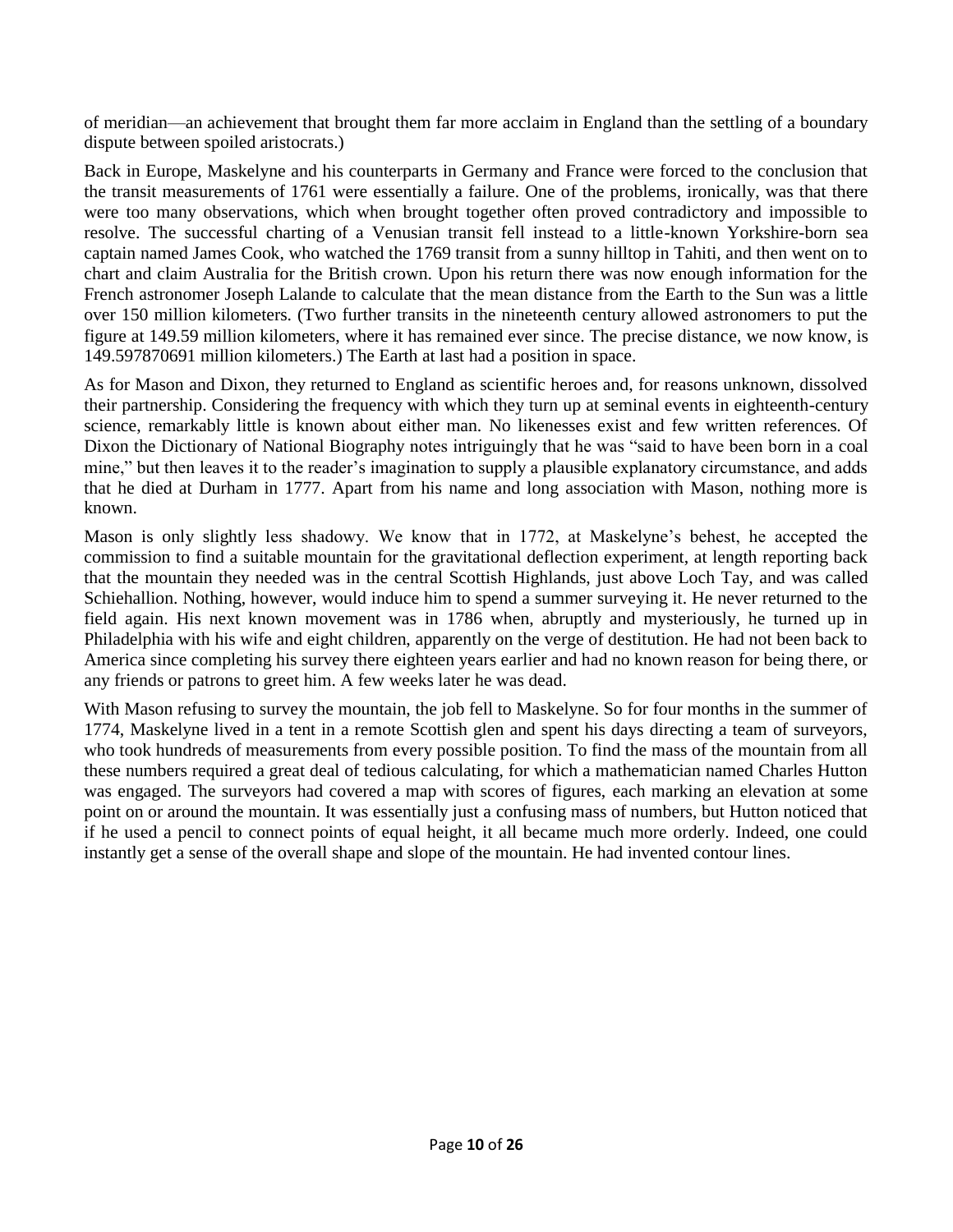Extrapolating from his Schiehallion measurements, Hutton calculated the mass of the Earth at 5,000 million million tons, from which could reasonably be deduced the masses of all the other major bodies in the solar system, including the Sun. So from this one experiment we learned the masses of the Earth, the Sun, the Moon, the other planets and their moons, and got contour lines into the bargain—not bad for a summer's work.

Not everyone was satisfied with the results, however. The shortcoming of the Schiehallion experiment was that it was not possible to get a truly accurate figure without knowing the actual density of the mountain. For convenience, Hutton had assumed that the mountain had the same density as ordinary stone, about 2.5 times that of water, but this was little more than an educated guess.

One improbable-seeming person who turned his mind to the matter was a country parson named John Michell, who resided in the lonely Yorkshire village of Thornhill. Despite his remote and comparatively humble situation, Michell was one of the great scientific thinkers of the eighteenth century and much esteemed for it.

Among a great deal else, he perceived the wavelike nature of earthquakes, conducted much original research into magnetism and gravity, and, quite extraordinarily, envisioned the possibility of black holes two hundred years before anyone else—a leap of intuitive deduction that not even Newton could make. When the German-born musician William Herschel decided his real interest in life was astronomy, it was Michell to whom he turned for instruction in making telescopes, a kindness for which planetary science has been in his 4

debt ever since.

But of all that Michell accomplished, nothing was more ingenious or had greater impact than a machine he designed and built for measuring the mass of the Earth. Unfortunately, he died before he could conduct the experiments and both the idea and the necessary equipment were passed on to a brilliant but magnificently retiring London scientist named Henry Cavendish.

Cavendish is a book in himself. Born into a life of sumptuous privilege—his grandfathers were dukes, respectively, of Devonshire and Kent—he was the most gifted English scientist of his age, but also the strangest. He suffered, in the words of one of his few biographers, from shyness to a "degree bordering on disease." Any human contact was for him a source of the deepest discomfort.

Once he opened his door to find an Austrian admirer, freshly arrived from Vienna, on the front step. Excitedly the Austrian began to babble out praise. For a few moments Cavendish received the compliments as if they were blows from a blunt object and then, unable to take any more, fled down the path and out the gate, leaving the front door wide open. It was some hours before he could be coaxed back to the property. Even his housekeeper communicated with him by letter.

Although he did sometimes venture into society—he was particularly devoted to the weekly scientific soirées of the great naturalist Sir Joseph Banks—it was always made clear to the other guests that Cavendish was on no account to be approached or even looked at. Those who sought his views were advised to wander into his vicinity as if by accident and to "talk as

4

In 1781 Herschel became the first person in the modern era to discover a planet. He wanted to call it George, after the British monarch, but was overruled. Instead it became Uranus.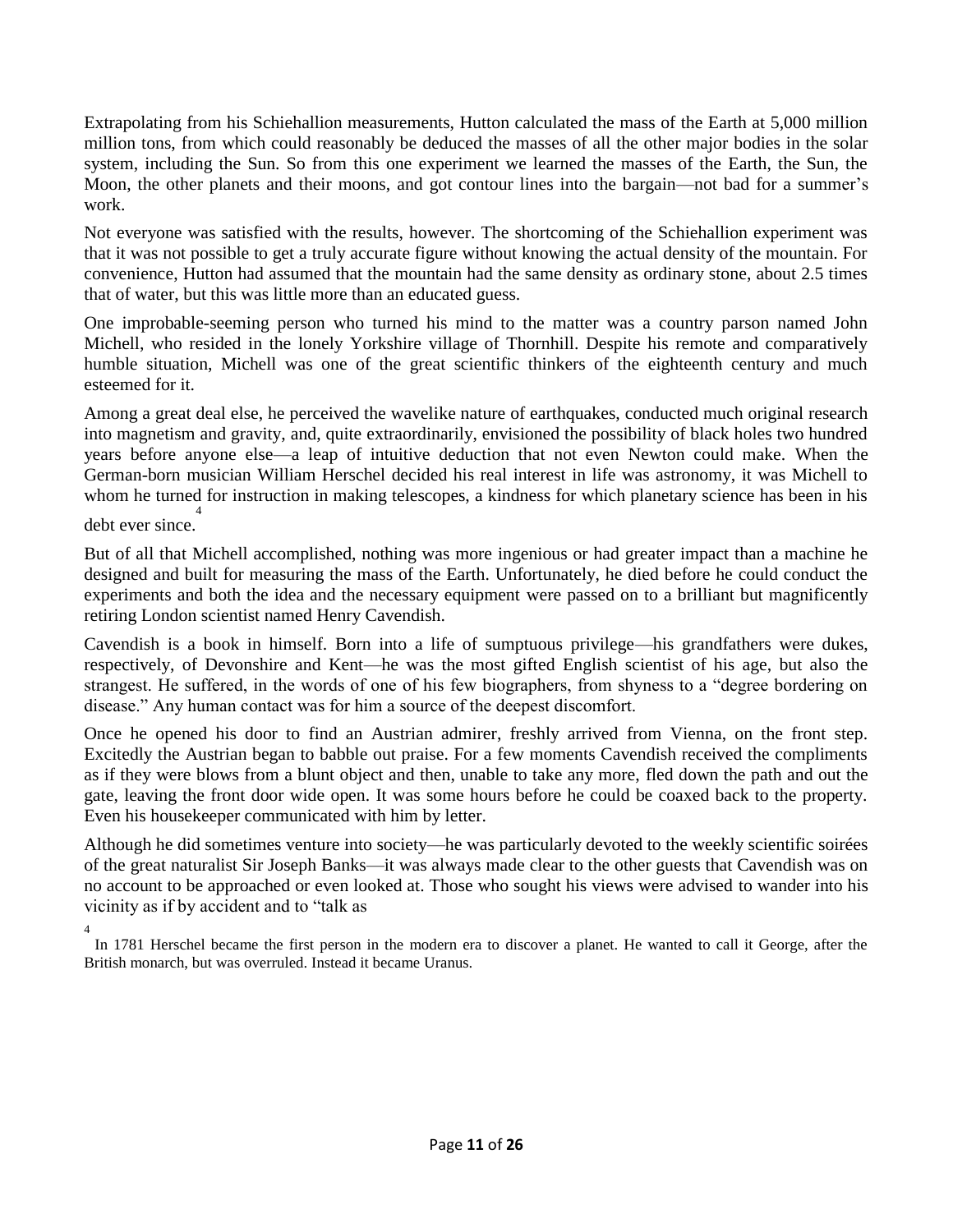it were into vacancy." If their remarks were scientifically worthy they might receive a mumbled reply, but more often than not they would hear a peeved squeak (his voice appears to have been high pitched) and turn to find an actual vacancy and the sight of Cavendish fleeing for a more peaceful corner.

His wealth and solitary inclinations allowed him to turn his house in Clapham into a large laboratory where he could range undisturbed through every corner of the physical sciences—electricity, heat, gravity, gases, anything to do with the composition of matter. The second half of the eighteenth century was a time when people of a scientific bent grew intensely interested in the physical properties of fundamental things—gases and electricity in particular—and began seeing what they could do with them, often with more enthusiasm than sense. In America, Benjamin Franklin famously risked his life by flying a kite in an electrical storm. In France, a chemist named Pilatre de Rozier tested the flammability of hydrogen by gulping a mouthful and blowing across an open flame, proving at a stroke that hydrogen is indeed explosively combustible and that eyebrows are not necessarily a permanent feature of one's face. Cavendish, for his part, conducted experiments in which he subjected himself to graduated jolts of electrical current, diligently noting the increasing levels of agony until he could keep hold of his quill, and sometimes his consciousness, no longer.

In the course of a long life Cavendish made a string of signal discoveries—among much else he was the first person to isolate hydrogen and the first to combine hydrogen and oxygen to form water—but almost nothing he did was entirely divorced from strangeness. To the continuing exasperation of his fellow scientists, he often alluded in published work to the results of contingent experiments that he had not told anyone about. In his secretiveness he didn't merely resemble Newton, but actively exceeded him. His experiments with electrical conductivity were a century ahead of their time, but unfortunately remained undiscovered until that century had passed. Indeed the greater part of what he did wasn't known until the late nineteenth century when the Cambridge physicist James Clerk Maxwell took on the task of editing Cavendish's papers, by which time credit had nearly always been given to others.

Among much else, and without telling anyone, Cavendish discovered or anticipated the law of the conservation of energy, Ohm's law, Dalton's Law of Partial Pressures, Richter's Law of Reciprocal Proportions, Charles's Law of Gases, and the principles of electrical conductivity. That's just some of it. According to the science historian J. G. Crowther, he also foreshadowed "the work of Kelvin and G. H. Darwin on the effect of tidal friction on slowing the rotation of the earth, and Larmor's discovery, published in 1915, on the effect of local atmospheric cooling . . . the work of Pickering on freezing mixtures, and some of the work of Rooseboom on heterogeneous equilibria." Finally, he left clues that led directly to the discovery of the group of elements known as the noble gases, some of which are so elusive that the last of them wasn't found until 1962. But our interest here is in Cavendish's last known experiment when in the late summer of 1797, at the age of sixty-seven, he turned his attention to the crates of equipment that had been left to him—evidently out of simple scientific respect—by John Michell.

When assembled, Michell's apparatus looked like nothing so much as an eighteenth-century version of a Nautilus weight-training machine. It incorporated weights, counterweights, pendulums, shafts, and torsion wires. At the heart of the machine were two 350-pound lead balls, which were suspended beside two smaller spheres. The idea was to measure the gravitational deflection of the smaller spheres by the larger ones, which would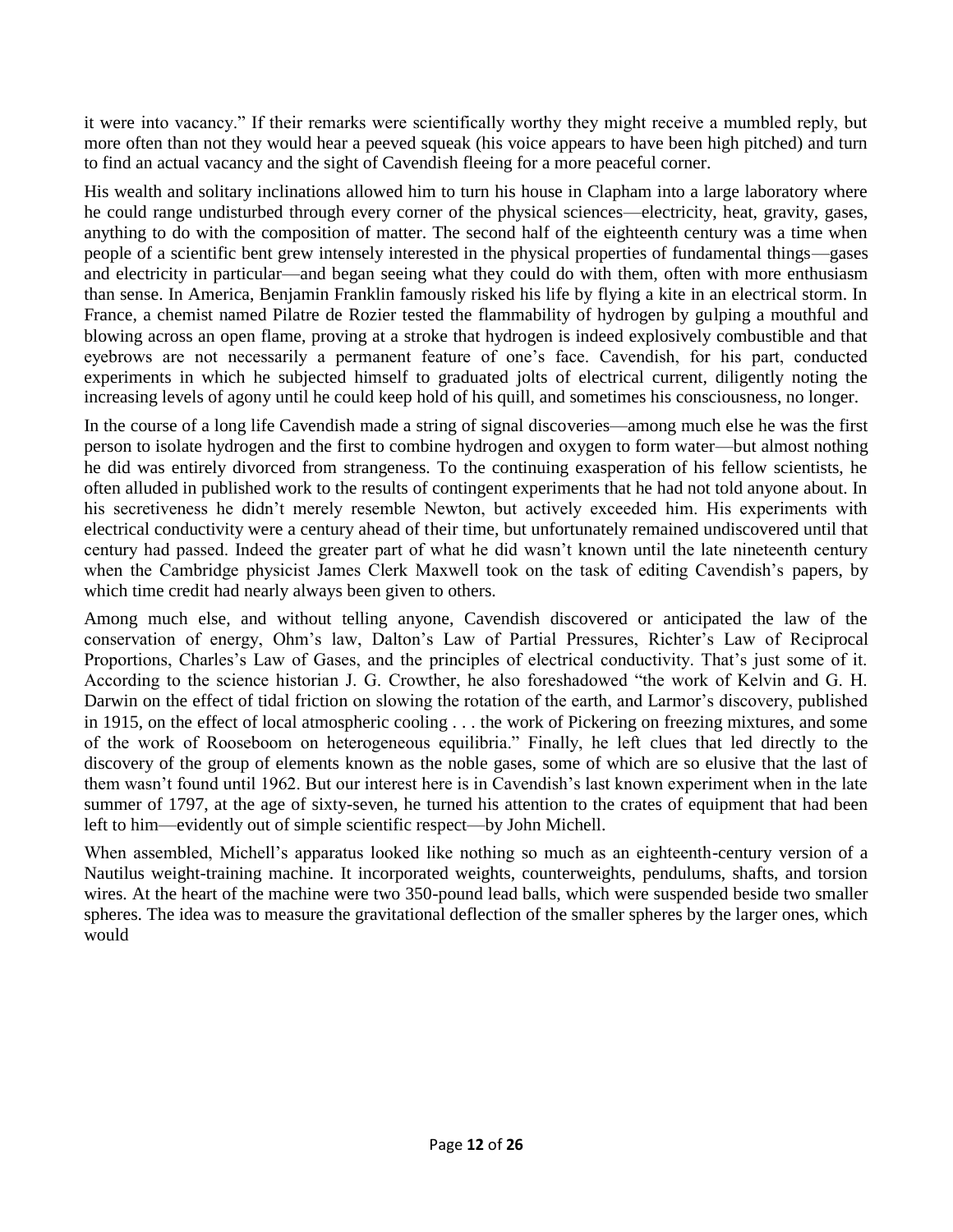allow the first measurement of the elusive force known as the gravitational constant, and from which the weight (strictly speaking, the mass) of the Earth could be deduced.

Because gravity holds planets in orbit and makes falling objects land with a bang, we tend to think of it as a powerful force, but it is not really. It is only powerful in a kind of collective sense, when one massive object, like the Sun, holds on to another massive object, like the Earth. At an elemental level gravity is extraordinarily unrobust. Each time you pick up a book from a table or a dime from the floor you effortlessly overcome the combined gravitational exertion of an entire planet. What Cavendish was trying to do was measure gravity at this extremely featherweight level.

Delicacy was the key word. Not a whisper of disturbance could be allowed into the room containing the apparatus, so Cavendish took up a position in an adjoining room and made his observations with a telescope aimed through a peephole. The work was incredibly exacting and involved seventeen delicate, interconnected measurements, which together took nearly a year to complete. When at last he had finished his calculations, Cavendish announced that the Earth weighed a little over  $13,000,000,000,000,000,000,000,000$ pounds, or six billion trillion metric tons, to use the modern measure. (A metric ton is 1,000 kilograms or 2,205 pounds.)

Today, scientists have at their disposal machines so precise they can detect the weight of a single bacterium and so sensitive that readings can be disturbed by someone yawning seventy-five feet away, but they have not significantly improved on Cavendish's measurements of 1797. The current best estimate for Earth's weight is 5.9725 billion trillion metric tons, a difference of only about 1 percent from Cavendish's finding. Interestingly, all of this merely confirmed estimates made by Newton 110 years before Cavendish without any experimental evidence at all.

So, by the late eighteenth century scientists knew very precisely the shape and dimensions of the Earth and its distance from the Sun and planets; and now Cavendish, without even leaving home, had given them its weight. So you might think that determining the age of the Earth would be relatively straightforward. After all, the necessary materials were literally at their feet. But no. Human beings would split the atom and invent television, nylon, and instant coffee before they could figure out the age of their own planet.

To understand why, we must travel north to Scotland and begin with a brilliant and genial man, of whom few have ever heard, who had just invented a new science called geology.

5 To a physicist, mass and weight are two quite different things. Your mass stays the same wherever you go, but your weight varies depending on how far you are from the center of some other massive object like a planet. Travel to the Moon and you will be much lighter but no less massive. On Earth, for all practical purposes, mass and weight are the same and so the terms can be treated as synonymous. at least outside the classroom.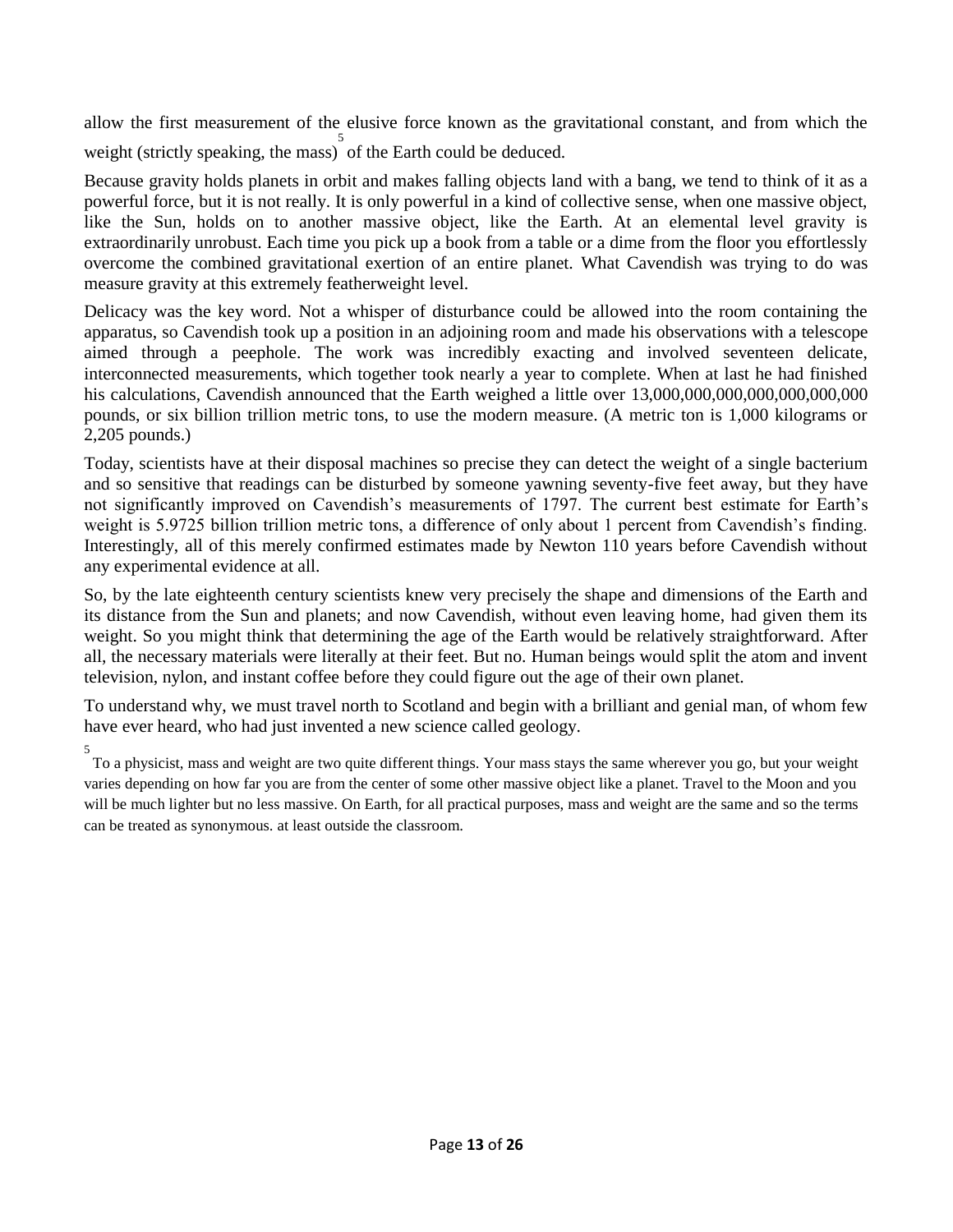#### *Chapter 4: The Measure of Things*

#### Discussion Questions

1. Summarize the accomplishments of Edmond Halley. Why do you think his scientific contributions were so diverse compared to today's scientists?

2. What are Newton's three laws of motion? What is the formula representation of his law of universal gravitation?

3. Of what significance is it to navigators if the Earth is not a perfect sphere?

4. What was Richard Norwood's main contribution to science? Why can we say, with a great deal of confidence, that Norwood was a very careful worker?

5. Describe one way to determine the mass of the earth.

6. What was history's first cooperative scientific venture?

7. How did the discovery of contour lines relate to determining the mass of the Earth?

8. Who was "the most gifted English scientist of his age"? Provide evidence of why this person was awarded that "title".

9. Describe the chain of events leading from a wager to the foundation of modern physics: Newton's *Principia*.

10. What does an "inverse square law" mean? How does it apply to the motion of planets?

11. Describe two efforts to measure the size of the earth.

12. What complicating factor (or invalid assumption) made precise navigation difficult?

13. Describe the strategy proposed by Edmund Halley to measure the distance between the earth and sun.

14. What is the link between the effort to carry out Halley's proposed measurement and the informal name for the southern U.S. states?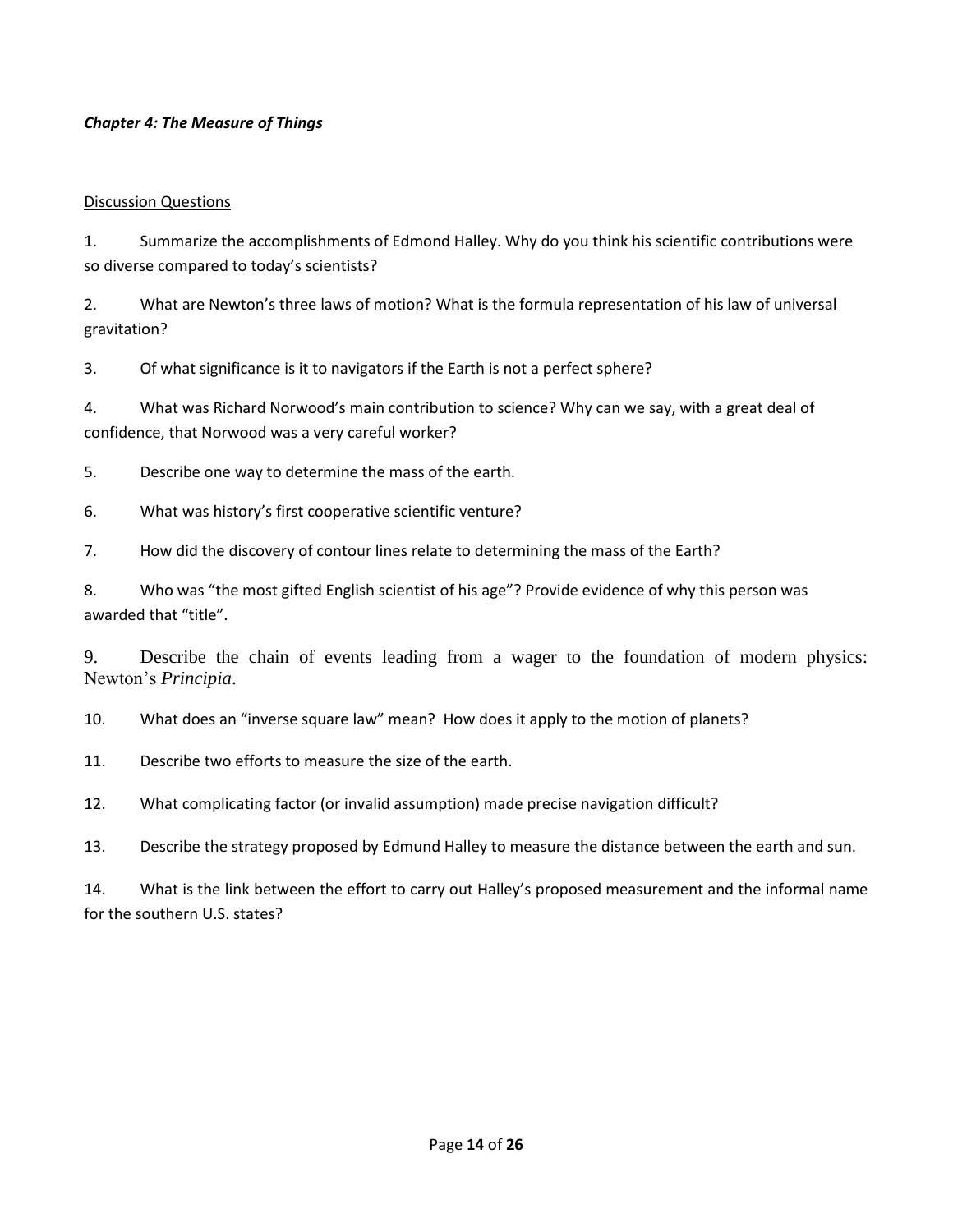### **8 EINSTEIN'S UNIVERSE**

1

AS THE NINETEENTH century drew to a close, scientists could reflect with satisfaction that they had pinned down most of the mysteries of the physical world: electricity, magnetism, gases, optics, acoustics, kinetics, and statistical mechanics, to name just a few, all had fallen into order before them. They had discovered the X ray, the cathode ray, the electron, and radioactivity, invented the ohm, the watt, the Kelvin, the joule, the amp, and the little erg.

If a thing could be oscillated, accelerated, perturbed, distilled, combined, weighed, or made gaseous they had done it, and in the process produced a body of universal laws so weighty and majestic that we still tend to write them out in capitals: the Electromagnetic Field Theory of Light, Richter's Law of Reciprocal Proportions, Charles's Law of Gases, the Law of Combining Volumes, the Zeroth Law, the Valence Concept, the Laws of Mass Actions, and others beyond counting. The whole world clanged and chuffed with the machinery and instruments that their ingenuity had produced. Many wise people believed that there was nothing much left for science to do.

In 1875, when a young German in Kiel named Max Planck was deciding whether to devote his life to mathematics or to physics, he was urged most heartily not to choose physics because the breakthroughs had all been made there. The coming century, he was assured, would be one of consolidation and refinement, not revolution. Planck didn't listen. He studied theoretical physics and threw himself body and soul into work on entropy, a process at the heart of thermodynamics, which seemed to hold much promise for an ambitious

young man. 1 In 1891 he produced his results and learned to his dismay that the important work on entropy had in fact been done already, in this instance by a retiring scholar at Yale University named J. Willard Gibbs.

Gibbs is perhaps the most brilliant person that most people have never heard of. Modest to the point of near invisibility, he passed virtually the whole of his life, apart from three years spent studying in Europe, within a three-block area bounded by his house and the Yale campus in New Haven, Connecticut. For his first ten years at Yale he didn't even bother to draw a salary. (He had independent means.) From 1871, when he joined the university as a professor, to his death in 1903, his courses attracted an average of slightly over one student a semester. His written work was difficult to follow and employed a private form of notation that many found incomprehensible. But buried among his arcane formulations were insights of the loftiest brilliance.

In 1875–78, Gibbs produced a series of papers, collectively titledOn the Equilibrium of Heterogeneous Substances , that dazzlingly elucidated the thermodynamic principles of, well,

Specifically it is a measure of randomness or disorder in a system. Darrell Ebbing, in the textbook General Chemistry, very usefully suggests thinking of a deck of cards. A new pack fresh out of the box, arranged by suit and in sequence from ace to king, can be said to be in its ordered state. Shuffle the cards and you put them in a disordered state. Entropy is a way of measuring just how disordered that state is and of determining the likelihood of particular outcomes with further shuffles. Of course, if you wish to have any observations published in a respectable journal you will need also to understand additional concepts such as thermal nonuniformities, lattice distances, and stoichiometric relationships, but that's the general idea.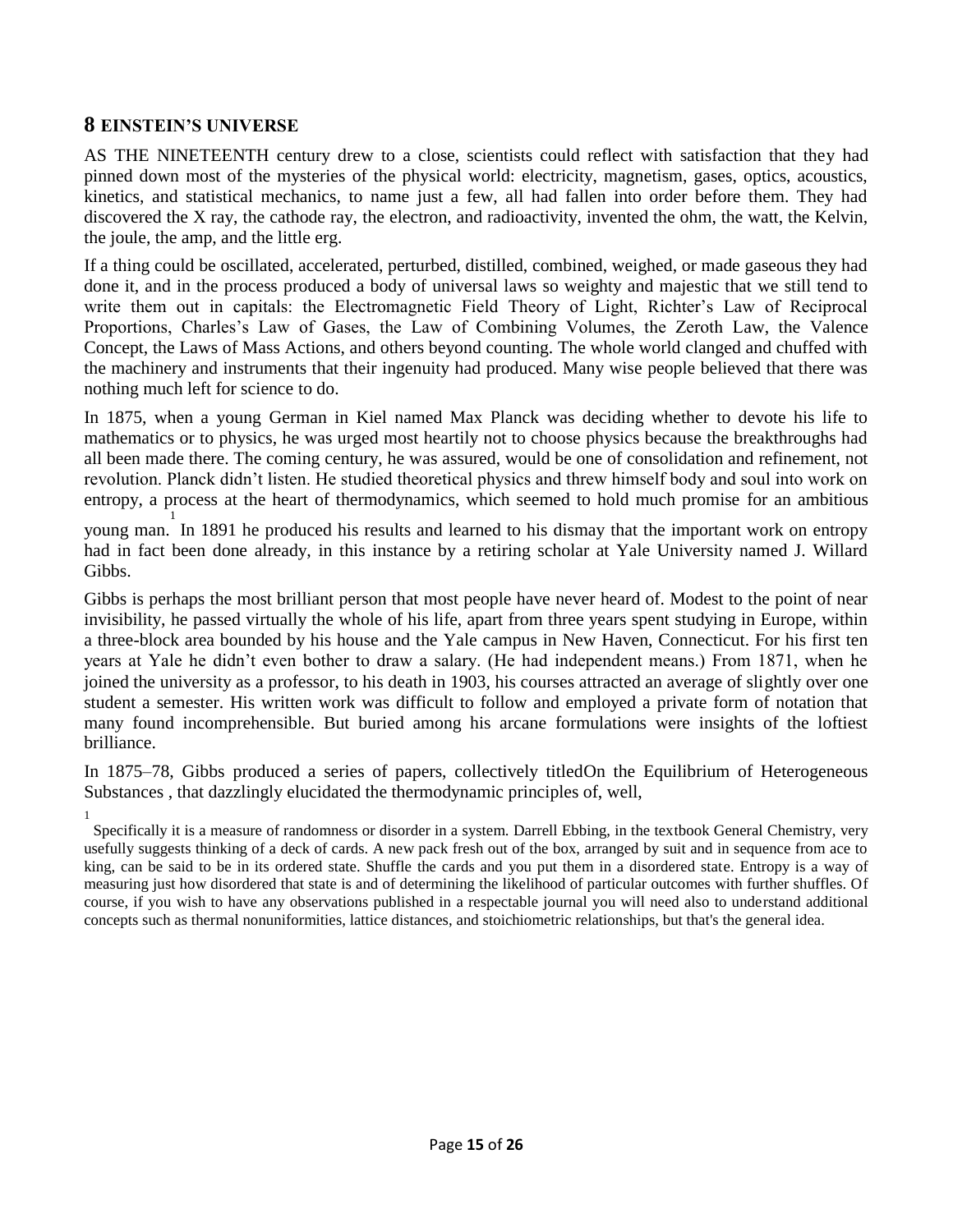nearly everything—"gases, mixtures, surfaces, solids, phase changes . . . chemical reactions, electrochemical cells, sedimentation, and osmosis," to quote William H. Cropper. In essence what Gibbs did was show that thermodynamics didn't apply simply to heat and energy at the sort of large and noisy scale of the steam engine, but was also present and influential at the atomic level of chemical reactions. Gibbs's Equilibrium has been called "the Principia of thermodynamics," but for reasons that defy speculation Gibbs chose to publish these landmark observations in the Transactions of the Connecticut Academy of Arts and Sciences, a journal that managed to be obscure even in Connecticut, which is why Planck did not hear of him until too late.

Undaunted—well, perhaps mildly daunted—Planck turned to other matters. 2 We shall turn to these ourselves in a moment, but first we must make a slight (but relevant!) detour to Cleveland, Ohio, and an institution then known as the Case School of Applied Science. There, in the 1880s, a physicist of early middle years named Albert Michelson, assisted by his friend the chemist Edward Morley, embarked on a series of experiments that produced curious and disturbing results that would have great ramifications for much of what followed.

What Michelson and Morley did, without actually intending to, was undermine a longstanding belief in something called the luminiferous ether, a stable, invisible, weightless, frictionless, and unfortunately wholly imaginary medium that was thought to permeate the universe. Conceived by Descartes, embraced by Newton, and venerated by nearly everyone ever since, the ether held a position of absolute centrality in nineteenth-century physics as a way of explaining how light traveled across the emptiness of space. It was especially needed in the 1800s because light and electromagnetism were now seen as waves, which is to say types of vibrations. Vibrations must occur in something; hence the need for, and lasting devotion to, an ether. As late as 1909, the great British physicist J. J. Thomson was insisting: "The ether is not a fantastic creation of the speculative philosopher; it is as essential to us as the air we breathe"—this more than four years after it was pretty incontestably established that it didn't exist. People, in short, were really attached to the ether.

If you needed to illustrate the idea of nineteenth-century America as a land of opportunity, you could hardly improve on the life of Albert Michelson. Born in 1852 on the German–Polish border to a family of poor Jewish merchants, he came to the United States with his family as an infant and grew up in a mining camp in California's gold rush country, where his father ran a dry goods business. Too poor to pay for college, he traveled to Washington, D.C., and took to loitering by the front door of the White House so that he could fall in beside President Ulysses S. Grant when the President emerged for his daily constitutional. (It was clearly a more innocent age.) In the course of these walks, Michelson so ingratiated himself to the President that Grant agreed to secure for him a free place at the U.S. Naval Academy. It was there that Michelson learned his physics.

Ten years later, by now a professor at the Case School in Cleveland, Michelson became interested in trying to measure something called the ether drift—a kind of head wind produced by moving objects as they plowed through space. One of the predictions of Newtonian physics was that the speed of light as it pushed through the ether should vary with

Planck was often unlucky in life. His beloved first wife died early, in 1909, and the younger of his two sons was killed in the First World War. He also had twin daughters whom he adored. One died giving birth. The surviving twin went to look after the baby and fell in love with her sister's husband. They married and two years later she died in childbirth. In 1944, when Planck was eighty-five, an Allied bomb fell on his house and he lost everything-papers, diaries, a lifetime of accumulations. The following year his surviving son was caught in a conspiracy to assassinate Hitler and executed.

<sup>2</sup>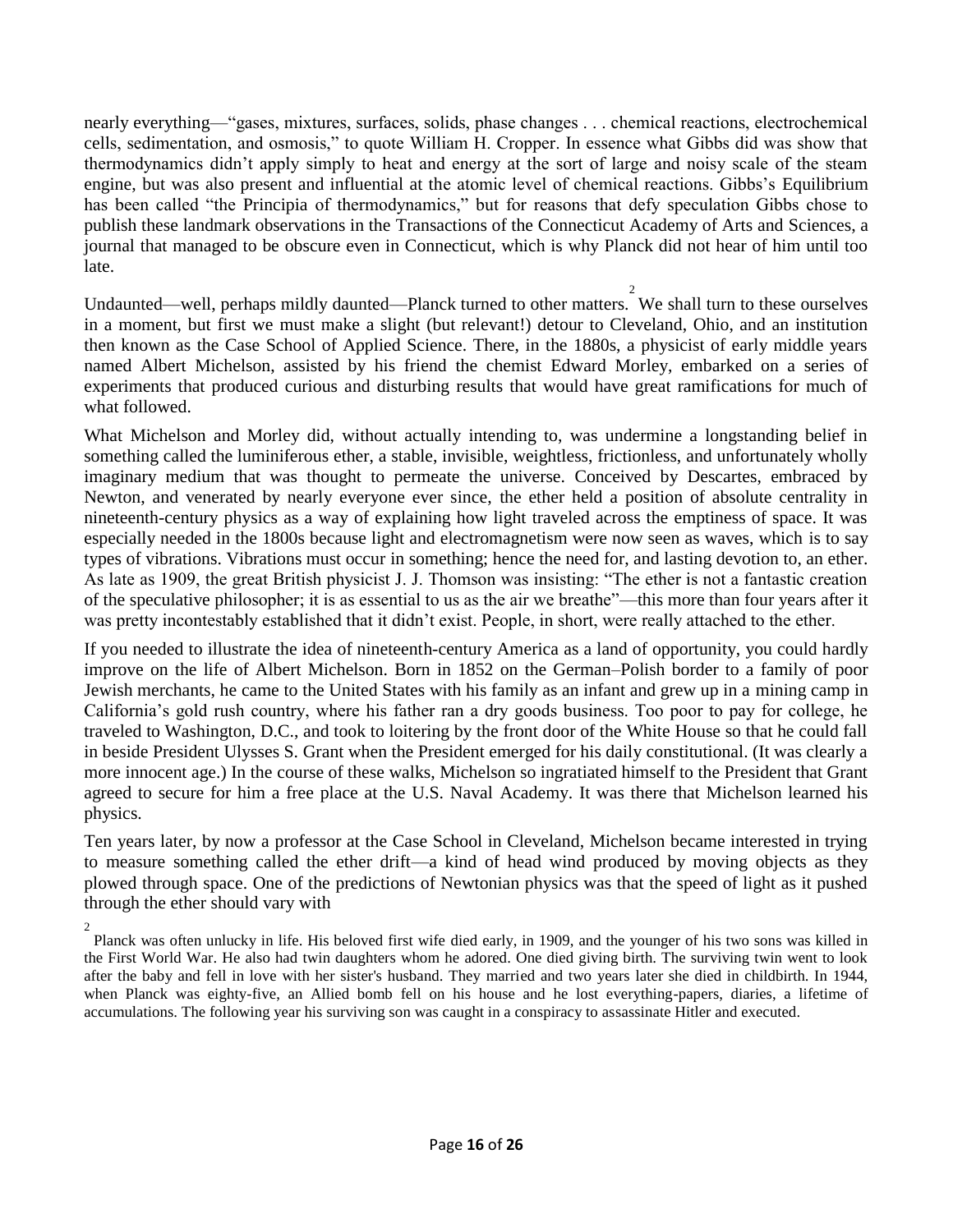respect to an observer depending on whether the observer was moving toward the source of light or away from it, but no one had figured out a way to measure this. It occurred to Michelson that for half the year the Earth is traveling toward the Sun and for half the year it is moving away from it, and he reasoned that if you took careful enough measurements at opposite seasons and compared light's travel time between the two, you would have your answer.

Michelson talked Alexander Graham Bell, newly enriched inventor of the telephone, into providing the funds to build an ingenious and sensitive instrument of Michelson's own devising called an interferometer, which could measure the velocity of light with great precision. Then, assisted by the genial but shadowy Morley, Michelson embarked on years of fastidious measurements. The work was delicate and exhausting, and had to be suspended for a time to permit Michelson a brief but comprehensive nervous breakdown, but by 1887 they had their results. They were not at all what the two scientists had expected to find.

As Caltech astrophysicist Kip S. Thorne has written: "The speed of light turned out to be the same inall directions and at all seasons." It was the first hint in two hundred years—in exactly two hundred years, in fact—that Newton's laws might not apply all the time everywhere. The Michelson-Morley outcome became, in the words of William H. Cropper, "probably the most famous negative result in the history of physics." Michelson was awarded a Nobel Prize in physics for the work—the first American so honored—but not for twenty years. Meanwhile, the Michelson-Morley experiments would hover unpleasantly, like a musty smell, in the background of scientific thought.

Remarkably, and despite his findings, when the twentieth century dawned Michelson counted himself among those who believed that the work of science was nearly at an end, with "only a few turrets and pinnacles to be added, a few roof bosses to be carved," in the words of a writer in Nature.

In fact, of course, the world was about to enter a century of science where many people wouldn't understand anything and none would understand everything. Scientists would soon find themselves adrift in a bewildering realm of particles and antiparticles, where things pop in and out of existence in spans of time that make nanoseconds look plodding and uneventful, where everything is strange. Science was moving from a world of macrophysics, where objects could be seen and held and measured, to one of microphysics, where events transpire with unimaginable swiftness on scales far below the limits of imagining. We were about to enter the quantum age, and the first person to push on the door was the so-far unfortunate Max Planck.

In 1900, now a theoretical physicist at the University of Berlin and at the somewhat advanced age of fortytwo, Planck unveiled a new "quantum theory," which posited that energy is not a continuous thing like flowing water but comes in individualized packets, which he called quanta. This was a novel concept, and a good one. In the short term it would help to provide a solution to the puzzle of the Michelson-Morley experiments in that it demonstrated that light needn't be a wave after all. In the longer term it would lay the foundation for the whole of modern physics. It was, at all events, the first clue that the world was about to change.

But the landmark event—the dawn of a new age—came in 1905, when there appeared in the German physics journal Annalen der Physik a series of papers by a young Swiss bureaucrat who had no university affiliation, no access to a laboratory, and the regular use of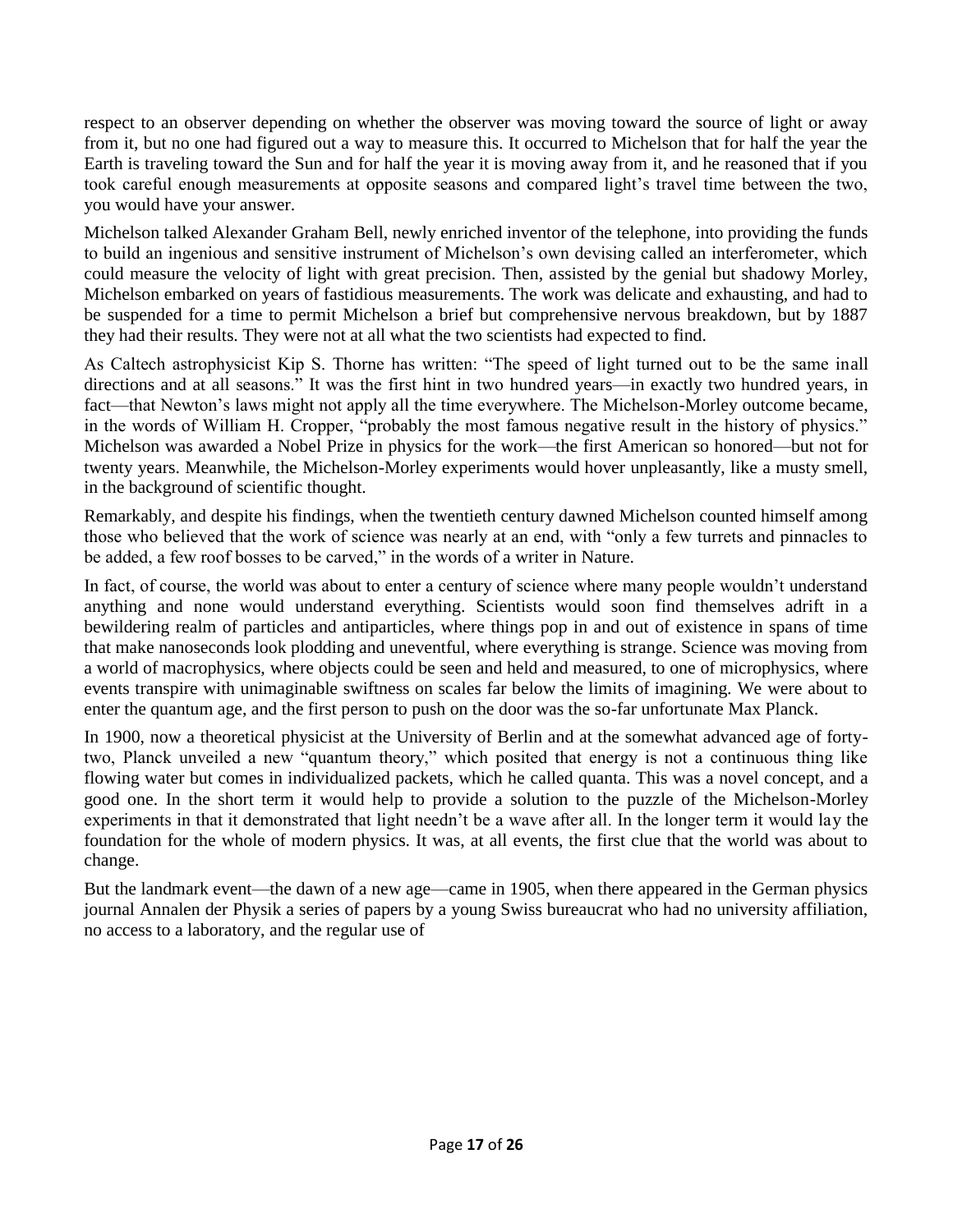no library greater than that of the national patent office in Bern, where he was employed as a technical examiner third class. (An application to be promoted to technical examiner second class had recently been rejected.)

His name was Albert Einstein, and in that one eventful year he submitted to Annalen der Physik five papers, of which three, according to C. P. Snow, "were among the greatest in the history of physics"—one examining the photoelectric effect by means of Planck's new quantum theory, one on the behavior of small particles in suspension (what is known as Brownian motion), and one outlining a special theory of relativity.

The first won its author a Nobel Prize and explained the nature of light (and also helped to make television

possible, among other things). The second provided proof that atoms do indeed exist—a fact that had, surprisingly, been in some dispute. The third merely changed the world.

Einstein was born in Ulm, in southern Germany, in 1879, but grew up in Munich. Little in his early life suggested the greatness to come. Famously he didn't learn to speak until he was three. In the 1890s, his father's electrical business failing, the family moved to Milan, but Albert, by now a teenager, went to Switzerland to continue his education—though he failed his college entrance exams on the first try. In 1896 he gave up his German citizenship to avoid military conscription and entered the Zurich Polytechnic Institute on a four-year course designed to churn out high school science teachers. He was a bright but not outstanding student.

In 1900 he graduated and within a few months was beginning to contribute papers to Annalen der Physik. His very first paper, on the physics of fluids in drinking straws (of all things), appeared in the same issue as Planck's quantum theory. From 1902 to 1904 he produced a series of papers on statistical mechanics only to discover that the quietly productive J. Willard Gibbs in Connecticut had done that work as well, in his Elementary Principles of Statistical Mechanics of 1901.

At the same time he had fallen in love with a fellow student, a Hungarian named Mileva Maric. In 1901 they had a child out of wedlock, a daughter, who was discreetly put up for adoption. Einstein never saw his child. Two years later, he and Maric were married. In between these events, in 1902, Einstein took a job with the Swiss patent office, where he stayed for the next seven years. He enjoyed the work: it was challenging enough to engage his mind, but not so challenging as to distract him from his physics. This was the background against which he produced the special theory of relativity in 1905.

Called "On the Electrodynamics of Moving Bodies," it is one of the most extraordinary scientific papers ever published, as much for how it was presented as for what it said. It had no footnotes or citations, contained almost no mathematics, made no mention of any work that had influenced or preceded it, and acknowledged the help of just one individual, a

3

Einstein was honored, somewhat vaguely, "for services to theoretical physics." He had to wait sixteen years, till 1921, to receive the award-quite a long time, all things considered, but nothing at all compared with Frederick Reines, who detected the neutrino in 1957 but wasn't honored with a Nobel until 1995, thirty-eight years later, or the German Ernst Ruska, who invented the electron microscope in 1932 and received his Nobel Prize in 1986, more than half a century after the fact. Since Nobel Prizes are never awarded posthumously, longevity can be as important a factor as ingenuity for prizewinners.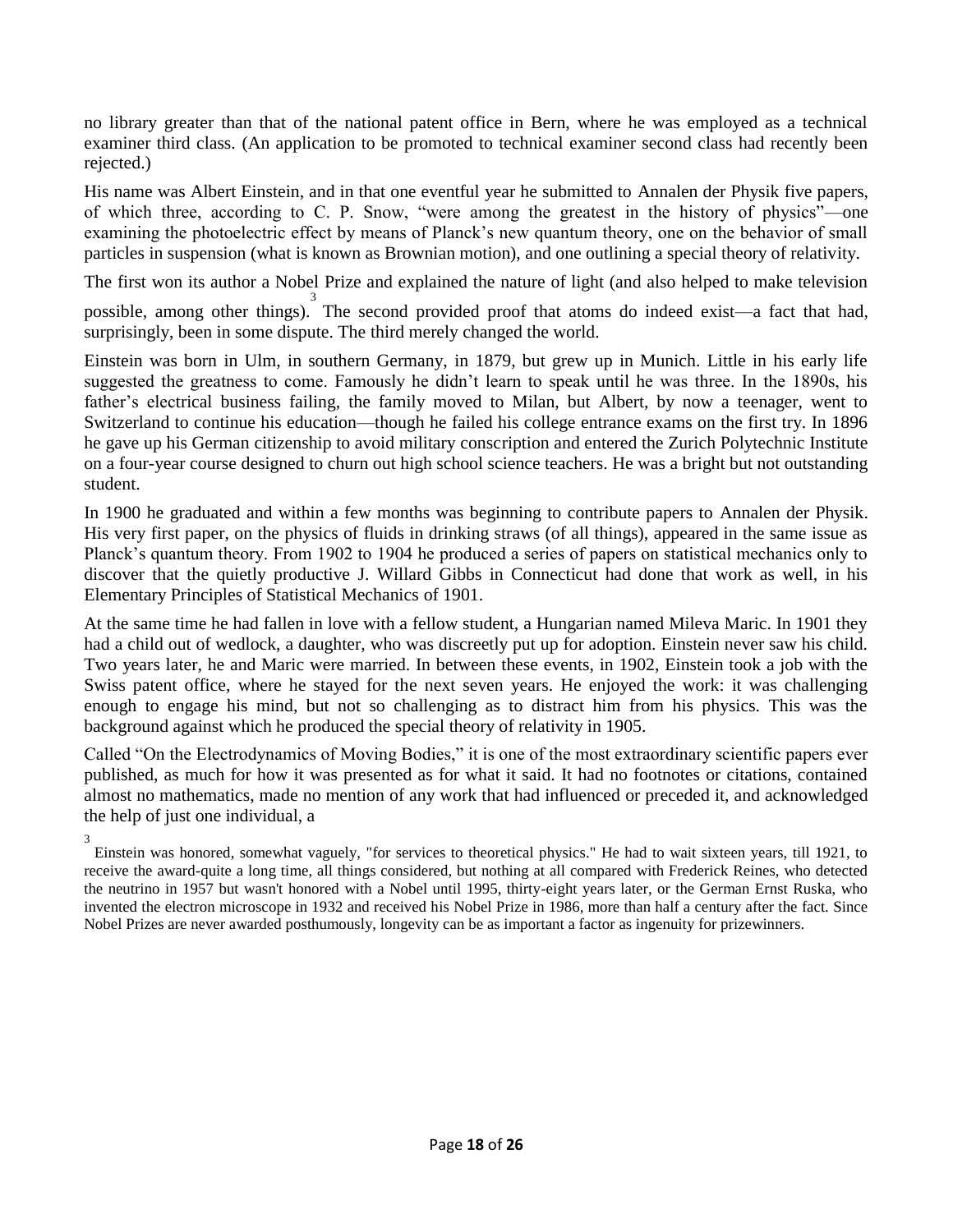colleague at the patent office named Michele Besso. It was, wrote C. P. Snow, as if Einstein "had reached the conclusions by pure thought, unaided, without listening to the opinions of others. To a surprisingly large extent, that is precisely what he had done."

His famous equation,  $E = mc^2$ , did not appear with the paper, but came in a brief supplement that followed a few months later. As you will recall from school days, E in the equation stands for energy, m for mass, and 2

c for the speed of light squared.

In simplest terms, what the equation says is that mass and energy have an equivalence. They are two forms

of the same thing: energy is liberated matter; matter is energy waiting to happen. Since c  $\hat{c}$  (the speed of light times itself) is a truly enormous number, what the equation is saying is that there is a huge amount—a really 4

huge amount—of energy bound up in every material thing.

You may not feel outstandingly robust, but if you are an average-sized adult you will contain within your

modest frame no less than 7 x 10 joules of potential energy—enough to explode with the force of thirty very large hydrogen bombs, assuming you knew how to liberate it and really wished to make a point. Everything has this kind of energy trapped within it. We're just not very good at getting it out. Even a uranium bomb the most energetic thing we have produced yet—releases less than 1 percent of the energy it could release if only we were more cunning.

Among much else, Einstein's theory explained how radiation worked: how a lump of uranium could throw out constant streams of high-level energy without melting away like an ice cube. (It could do it by converting

mass to energy extremely efficiently à laE =mc.) It explained how stars could burn for billions of years without racing through their fuel. (Ditto.) At a stroke, in a simple formula, Einstein endowed geologists and astronomers with the luxury of billions of years. Above all, the special theory showed that the speed of light was constant and supreme. Nothing could overtake it. It brought light (no pun intended, exactly) to the very heart of our understanding of the nature of the universe. Not incidentally, it also solved the problem of the luminiferous ether by making it clear that it didn't exist. Einstein gave us a universe that didn't need it.

Physicists as a rule are not overattentive to the pronouncements of Swiss patent office clerks, and so, despite the abundance of useful tidings, Einstein's papers attracted little notice. Having just solved several of the deepest mysteries of the universe, Einstein applied for a job as a university lecturer and was rejected, and then as a high school teacher and was rejected there as well. So he went back to his job as an examiner third class, but of course he kept thinking. He hadn't even come close to finishing yet.

When the poet Paul Valéry once asked Einstein if he kept a notebook to record his ideas, Einstein looked at him with mild but genuine surprise. "Oh, that's not necessary," he replied. "It's so seldom I have one." I need hardly point out that when he did get one it tended to be good. Einstein's next idea was one of the greatest that anyone has ever had—indeed, the very greatest, according to Boorse, Motz, and Weaver in their thoughtful history of atomic science.

<sup>4</sup>  How c came to be the symbol for the speed of light is something of a mystery, but David Bodanis suggests it probably came from the Latin celeritas, meaning swiftness. The relevant volume of the Oxford English Dictionary, compiled a decade before Einstein's theory, recognizes c as a symbol for many things, from carbon to cricket, but makes no mention of it as a symbol for light or swiftness.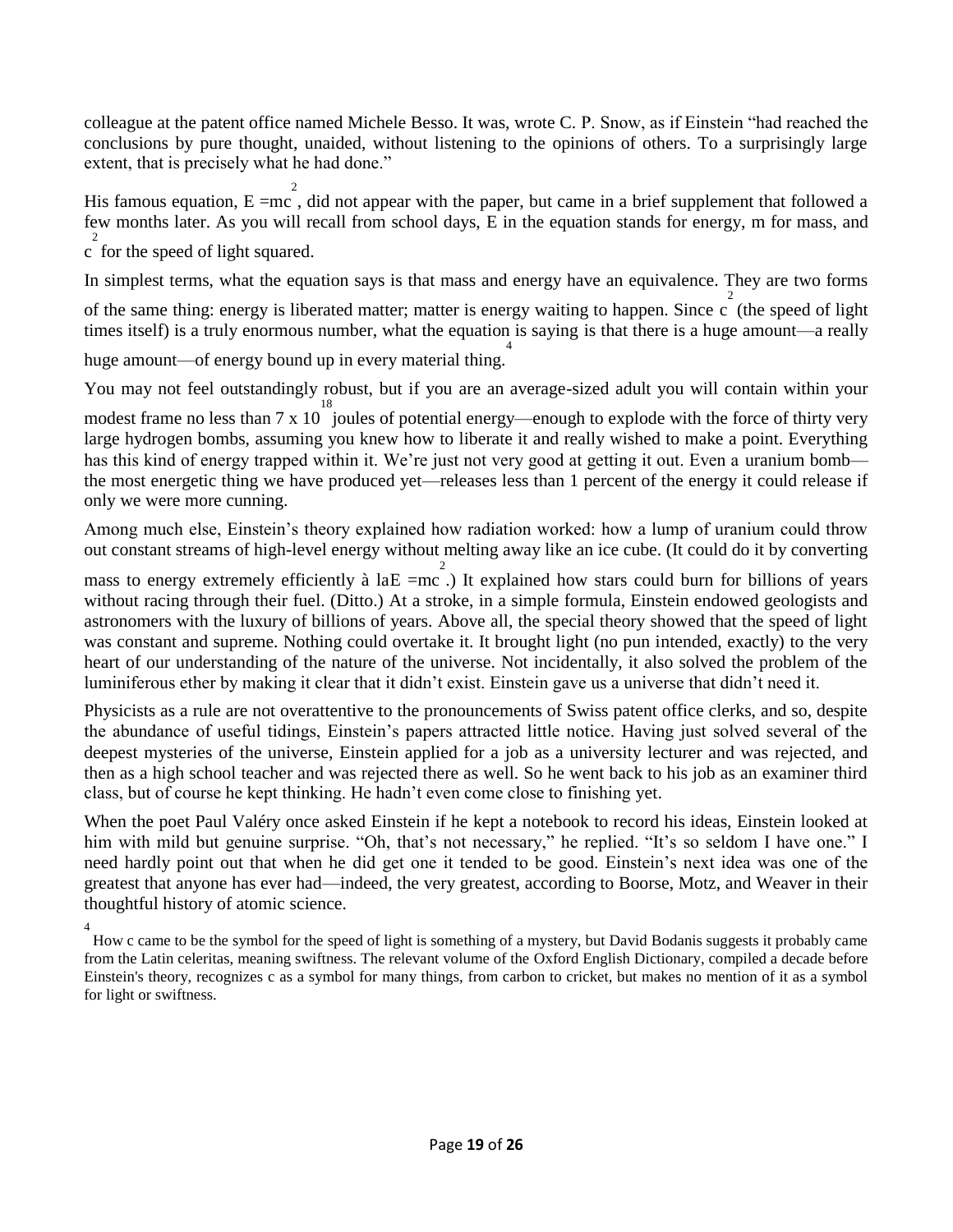"As the creation of a single mind," they write, "it is undoubtedly the highest intellectual achievement of humanity," which is of course as good as a compliment can get.

In 1907, or so it has sometimes been written, Albert Einstein saw a workman fall off a roof and began to think about gravity. Alas, like many good stories this one appears to be apocryphal. According to Einstein himself, he was simply sitting in a chair when the problem of gravity occurred to him.

Actually, what occurred to Einstein was something more like the beginning of a solution to the problem of gravity, since it had been evident to him from the outset that one thing missing from the special theory was gravity. What was "special" about the special theory was that it dealt with things moving in an essentially unimpeded state. But what happened when a thing in motion—light, above all—encountered an obstacle such as gravity? It was a question that would occupy his thoughts for most of the next decade and lead to the publication in early 1917 of a paper entitled "Cosmological Considerations on the General Theory of Relativity." The special theory of relativity of 1905 was a profound and important piece of work, of course, but as C. P. Snow once observed, if Einstein hadn't thought of it when he did someone else would have, probably within five years; it was an idea waiting to happen. But the general theory was something else altogether. "Without it," wrote Snow in 1979, "it is likely that we should still be waiting for the theory today."

With his pipe, genially self-effacing manner, and electrified hair, Einstein was too splendid a figure to remain permanently obscure, and in 1919, the war over, the world suddenly discovered him. Almost at once his theories of relativity developed a reputation for being impossible for an ordinary person to grasp. Matters

were not helped, as David Bodanis points out in his superb book  $E=mc^2$ , when the New York Times decided to do a story, and—for reasons that can never fail to excite wonder—sent the paper's golfing correspondent, one Henry Crouch, to conduct the interview.

Crouch was hopelessly out of his depth, and got nearly everything wrong. Among the more lasting errors in his report was the assertion that Einstein had found a publisher daring enough to publish a book that only twelve men "in all the world could comprehend." There was no such book, no such publisher, no such circle of learned men, but the notion stuck anyway. Soon the number of people who could grasp relativity had been reduced even further in the popular imagination—and the scientific establishment, it must be said, did little to disturb the myth.

When a journalist asked the British astronomer Sir Arthur Eddington if it was true that he was one of only three people in the world who could understand Einstein's relativity theories, Eddington considered deeply for a moment and replied: "I am trying to think who the third person is." In fact, the problem with relativity wasn't that it involved a lot of differential equations, Lorentz transformations, and other complicated mathematics (though it did—even Einstein needed help with some of it), but that it was just so thoroughly nonintuitive.

In essence what relativity says is that space and time are not absolute, but relative to both the observer and to the thing being observed, and the faster one moves the more pronounced these effects become. We can never accelerate ourselves to the speed of light, and the harder we try (and faster we go) the more distorted we will become, relative to an outside observer.

Almost at once popularizers of science tried to come up with ways to make these concepts accessible to a general audience. One of the more successful attempts—commercially at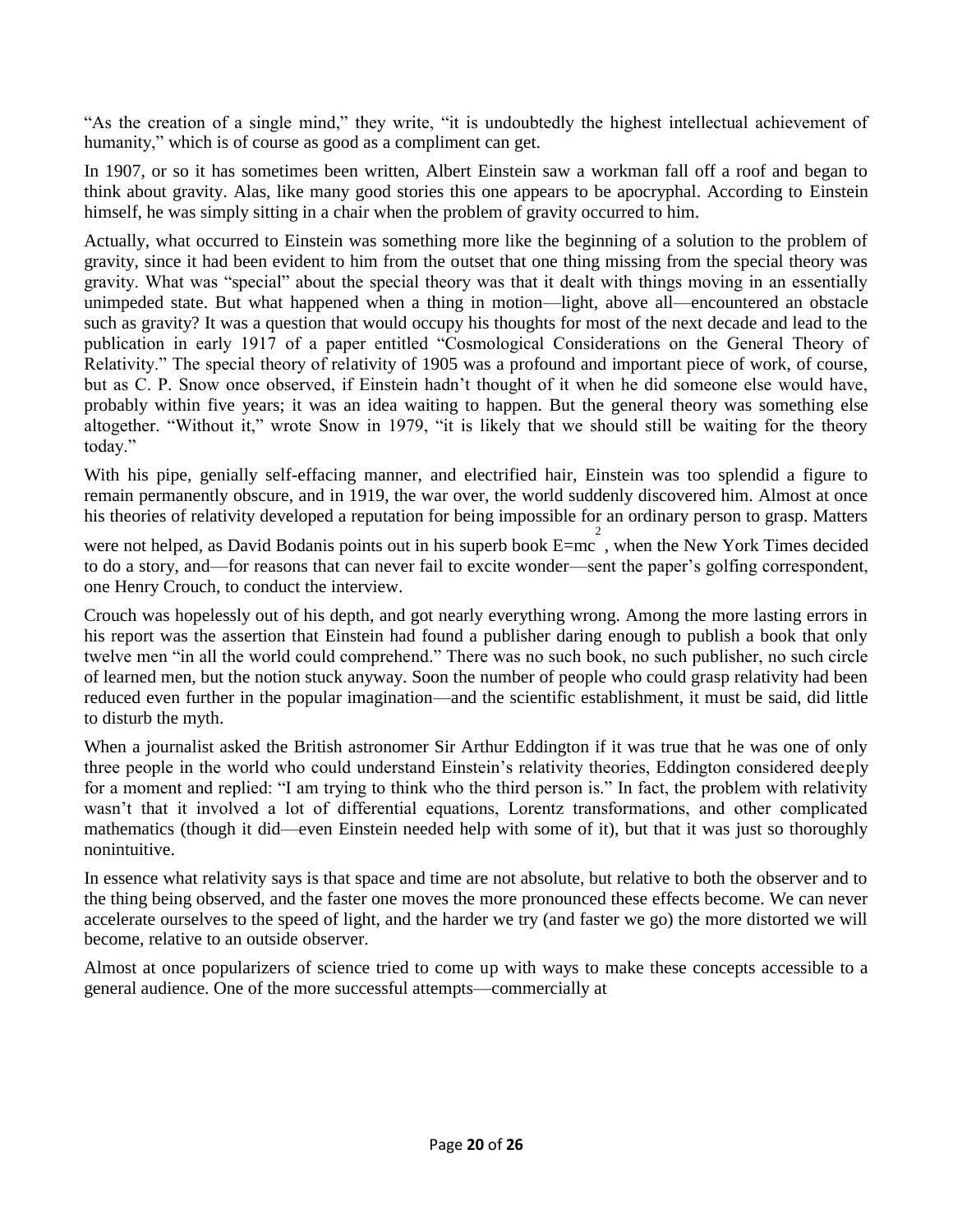least—was The ABC of Relativity by the mathematician and philosopher Bertrand Russell. In it, Russell employed an image that has been used many times since. He asked the reader to envision a train one hundred yards long moving at 60 percent of the speed of light. To someone standing on a platform watching it pass, the train would appear to be only eighty yards long and everything on it would be similarly compressed. If we could hear the passengers on the train speak, their voices would sound slurred and sluggish, like a record played at too slow a speed, and their movements would appear similarly ponderous. Even the clocks on the train would seem to be running at only four-fifths of their normal speed.

However—and here's the thing—people on the train would have no sense of these distortions. To them, everything on the train would seem quite normal. It would be we on the platform who looked weirdly compressed and slowed down. It is all to do, you see, with your position relative to the moving object.

This effect actually happens every time you move. Fly across the United States, and you will step from the plane a quinzillionth of a second, or something, younger than those you left behind. Even in walking across the room you will very slightly alter your own experience of time and space. It has been calculated that a baseball thrown at a hundred miles an hour will pick up 0.000000000002 grams of mass on its way to home plate. So the effects of relativity are real and have been measured. The problem is that such changes are much too small to make the tiniest detectable difference to us. But for other things in the universe—light, gravity, the universe itself—these are matters of consequence.

So if the ideas of relativity seem weird, it is only because we don't experience these sorts of interactions in normal life. However, to turn to Bodanis again, we all commonly encounter other kinds of relativity—for instance with regard to sound. If you are in a park and someone is playing annoying music, you know that if you move to a more distant spot the music will seem quieter. That's not because the musicis quieter, of course, but simply that your position relative to it has changed. To something too small or sluggish to duplicate this experience—a snail, say—the idea that a boom box could seem to two observers to produce two different volumes of music simultaneously might seem incredible.

The most challenging and nonintuitive of all the concepts in the general theory of relativity is the idea that time is part of space. Our instinct is to regard time as eternal, absolute, immutable—nothing can disturb its steady tick. In fact, according to Einstein, time is variable and ever changing. It even has shape. It is bound up—"inextricably interconnected," in Stephen Hawking's expression—with the three dimensions of space in a curious dimension known as spacetime.

Spacetime is usually explained by asking you to imagine something flat but pliant—a mattress, say, or a sheet of stretched rubber—on which is resting a heavy round object, such as an iron ball. The weight of the iron ball causes the material on which it is sitting to stretch and sag slightly. This is roughly analogous to the effect that a massive object such as the Sun (the iron ball) has on spacetime (the material): it stretches and curves and warps it. Now if you roll a smaller ball across the sheet, it tries to go in a straight line as required by Newton's laws of motion, but as it nears the massive object and the slope of the sagging fabric, it rolls downward, ineluctably drawn to the more massive object. This is gravity—a product of the bending of spacetime.

Every object that has mass creates a little depression in the fabric of the cosmos. Thus the universe, as Dennis Overbye has put it, is "the ultimate sagging mattress." Gravity on this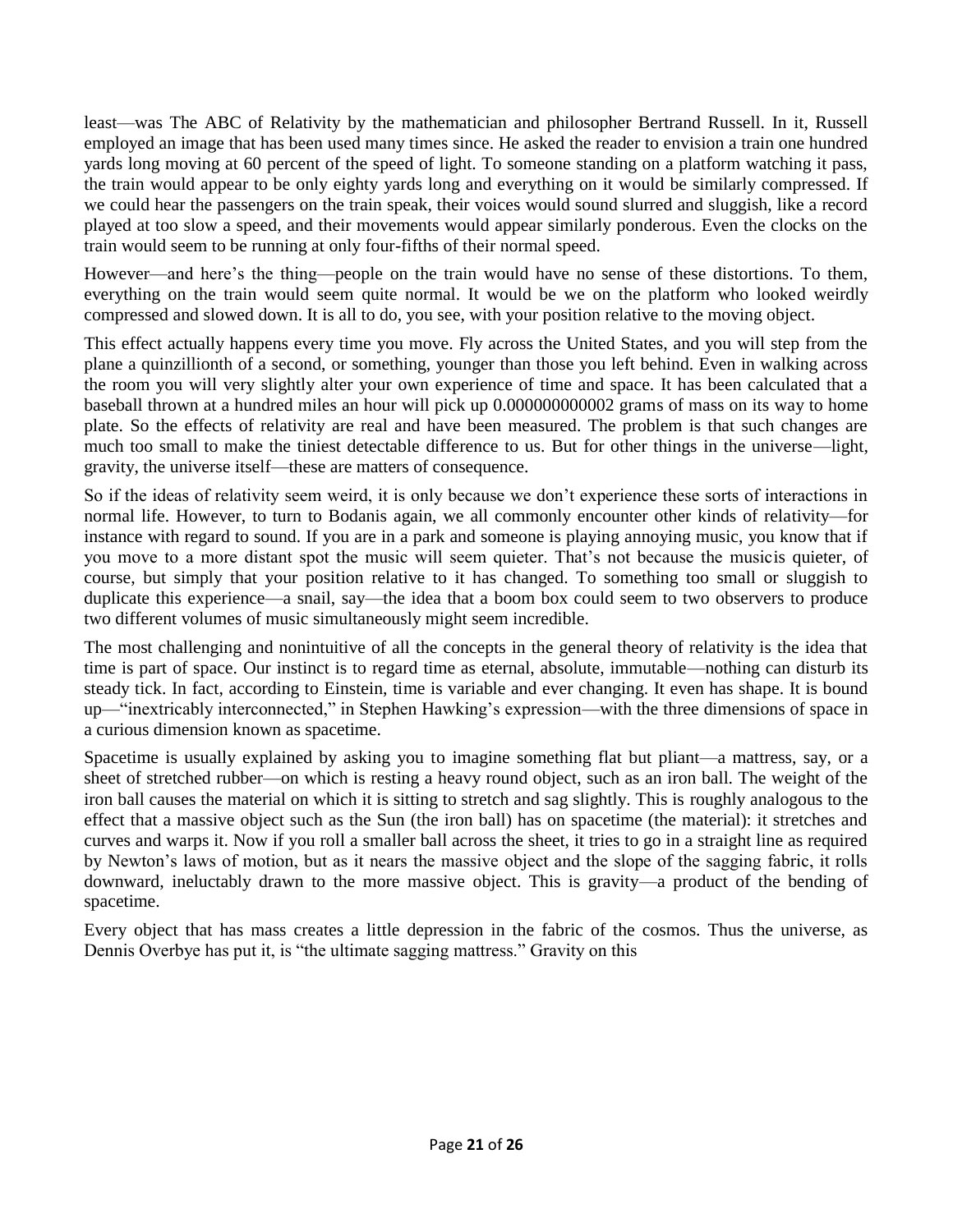view is no longer so much a thing as an outcome—"not a 'force' but a byproduct of the warping of spacetime," in the words of the physicist Michio Kaku, who goes on: "In some sense, gravity does not exist; what moves the planets and stars is the distortion of space and time."

Of course the sagging mattress analogy can take us only so far because it doesn't incorporate the effect of time. But then our brains can take us only so far because it is so nearly impossible to envision a dimension comprising three parts space to one part time, all interwoven like the threads in a plaid fabric. At all events, I think we can agree that this was an awfully big thought for a young man staring out the window of a patent office in the capital of Switzerland.

Among much else, Einstein's general theory of relativity suggested that the universe must be either expanding or contracting. But Einstein was not a cosmologist, and he accepted the prevailing wisdom that the universe was fixed and eternal. More or less reflexively, he dropped into his equations something called the cosmological constant, which arbitrarily counterbalanced the effects of gravity, serving as a kind of mathematical pause button. Books on the history of science always forgive Einstein this lapse, but it was actually a fairly appalling piece of science and he knew it. He called it "the biggest blunder of my life."

Coincidentally, at about the time that Einstein was affixing a cosmological constant to his theory, at the Lowell Observatory in Arizona, an astronomer with the cheerily intergalactic name of Vesto Slipher (who was in fact from Indiana) was taking spectrographic readings of distant stars and discovering that they appeared to be moving away from us. The universe wasn't static. The stars Slipher looked at showed

unmistakable signs of a Doppler shift 5 —the same mechanism behind that distinctive stretched-out yeeyummm sound cars make as they flash past on a racetrack. The phenomenon also applies to light, and in the case of receding galaxies it is known as a red shift (because light moving away from us shifts toward the red end of the spectrum; approaching light shifts to blue).

Slipher was the first to notice this effect with light and to realize its potential importance for understanding the motions of the cosmos. Unfortunately no one much noticed him. The Lowell Observatory, as you will recall, was a bit of an oddity thanks to Percival Lowell's obsession with Martian canals, which in the 1910s made it, in every sense, an outpost of astronomical endeavor. Slipher was unaware of Einstein's theory of relativity, and the world was equally unaware of Slipher. So his finding had no impact.

Glory instead would pass to a large mass of ego named Edwin Hubble. Hubble was born in 1889, ten years after Einstein, in a small Missouri town on the edge of the Ozarks and grew up there and in Wheaton, Illinois, a suburb of Chicago. His father was a successful insurance executive, so life was always comfortable, and Edwin enjoyed a wealth of physical endowments, too. He was a strong and gifted athlete, charming, smart, and immensely good-looking—"handsome almost to a fault," in the description of William H. Cropper, "an

<sup>5</sup> 

Named for Johann Christian Doppler, an Austrian physicist, who first noticed the effect in 1842. Briefly, what happens is that as a moving object approaches a stationary one its sound waves become bunched up as they cram up against whatever device is receiving them (your ears, say), just as you would expect of anything that is being pushed from behind toward an immobile object. This bunching is perceived by the listener as a kind of pinched and elevated sound (the yee). As the sound source passes, the sound waves spread out and lengthen, causing the pitch to drop abruptly (the yummm).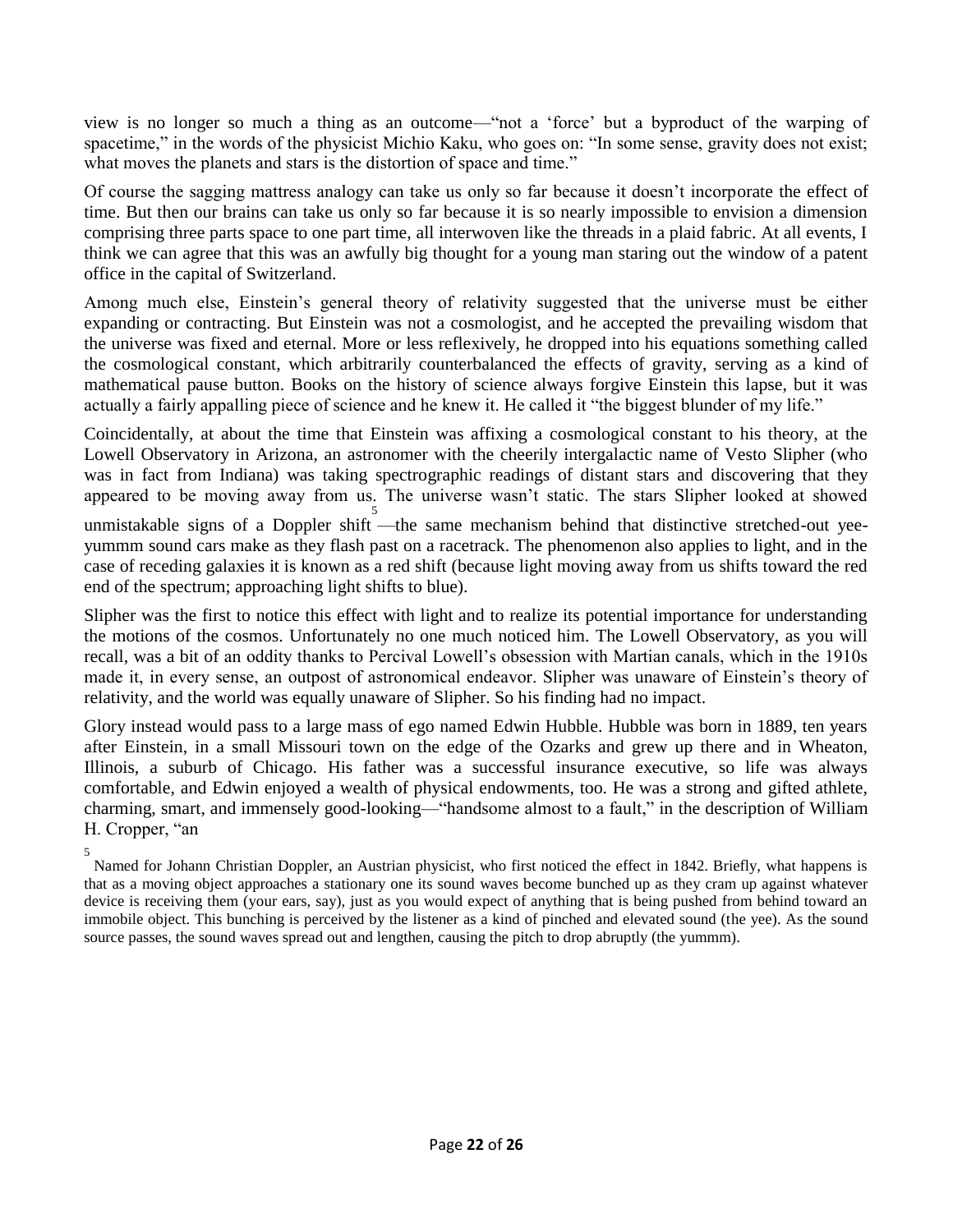Adonis" in the words of another admirer. According to his own accounts, he also managed to fit into his life more or less constant acts of valor—rescuing drowning swimmers, leading frightened men to safety across the battlefields of France, embarrassing world-champion boxers with knockdown punches in exhibition bouts. It all seemed too good to be true. It was. For all his gifts, Hubble was also an inveterate liar.

This was more than a little odd, for Hubble's life was filled from an early age with a level of distinction that was at times almost ludicrously golden. At a single high school track meet in 1906, he won the pole vault, shot put, discus, hammer throw, standing high jump, and running high jump, and was on the winning milerelay team—that is seven first places in one meet—and came in third in the broad jump. In the same year, he set a state record for the high jump in Illinois.

As a scholar he was equally proficient, and had no trouble gaining admission to study physics and astronomy at the University of Chicago (where, coincidentally, the head of the department was now Albert Michelson). There he was selected to be one of the first Rhodes scholars at Oxford. Three years of English life evidently turned his head, for he returned to Wheaton in 1913 wearing an Inverness cape, smoking a pipe, and talking with a peculiarly orotund accent—not quite British but not quite not—that would remain with him for life. Though he later claimed to have passed most of the second decade of the century practicing law in Kentucky, in fact he worked as a high school teacher and basketball coach in New Albany, Indiana, before belatedly attaining his doctorate and passing briefly through the Army. (He arrived in France one month before the Armistice and almost certainly never heard a shot fired in anger.)

In 1919, now aged thirty, he moved to California and took up a position at the Mount Wilson Observatory near Los Angeles. Swiftly, and more than a little unexpectedly, he became the most outstanding astronomer of the twentieth century.

It is worth pausing for a moment to consider just how little was known of the cosmos at this time. Astronomers today believe there are perhaps 140 billion galaxies in the visible universe. That's a huge number, much bigger than merely saying it would lead you to suppose. If galaxies were frozen peas, it would be enough to fill a large auditorium—the old Boston Garden, say, or the Royal Albert Hall. (An astrophysicist named Bruce Gregory has actually computed this.) In 1919, when Hubble first put his head to the eyepiece, the number of these galaxies that were known to us was exactly one: the Milky Way. Everything else was thought to be either part of the Milky Way itself or one of many distant, peripheral puffs of gas. Hubble quickly demonstrated how wrong that belief was.

Over the next decade, Hubble tackled two of the most fundamental questions of the universe: how old is it, and how big? To answer both it is necessary to know two things—how far away certain galaxies are and how fast they are flying away from us (what is known as their recessional velocity). The red shift gives the speed at which galaxies are retiring, but doesn't tell us how far away they are to begin with. For that you need what are known as "standard candles"—stars whose brightness can be reliably calculated and used as benchmarks to measure the brightness (and hence relative distance) of other stars.

Hubble's luck was to come along soon after an ingenious woman named Henrietta Swan Leavitt had figured out a way to do so. Leavitt worked at the Harvard College Observatory as a computer, as they were known. Computers spent their lives studying photographic plates of stars and making computations—hence the name. It was little more than drudgery by another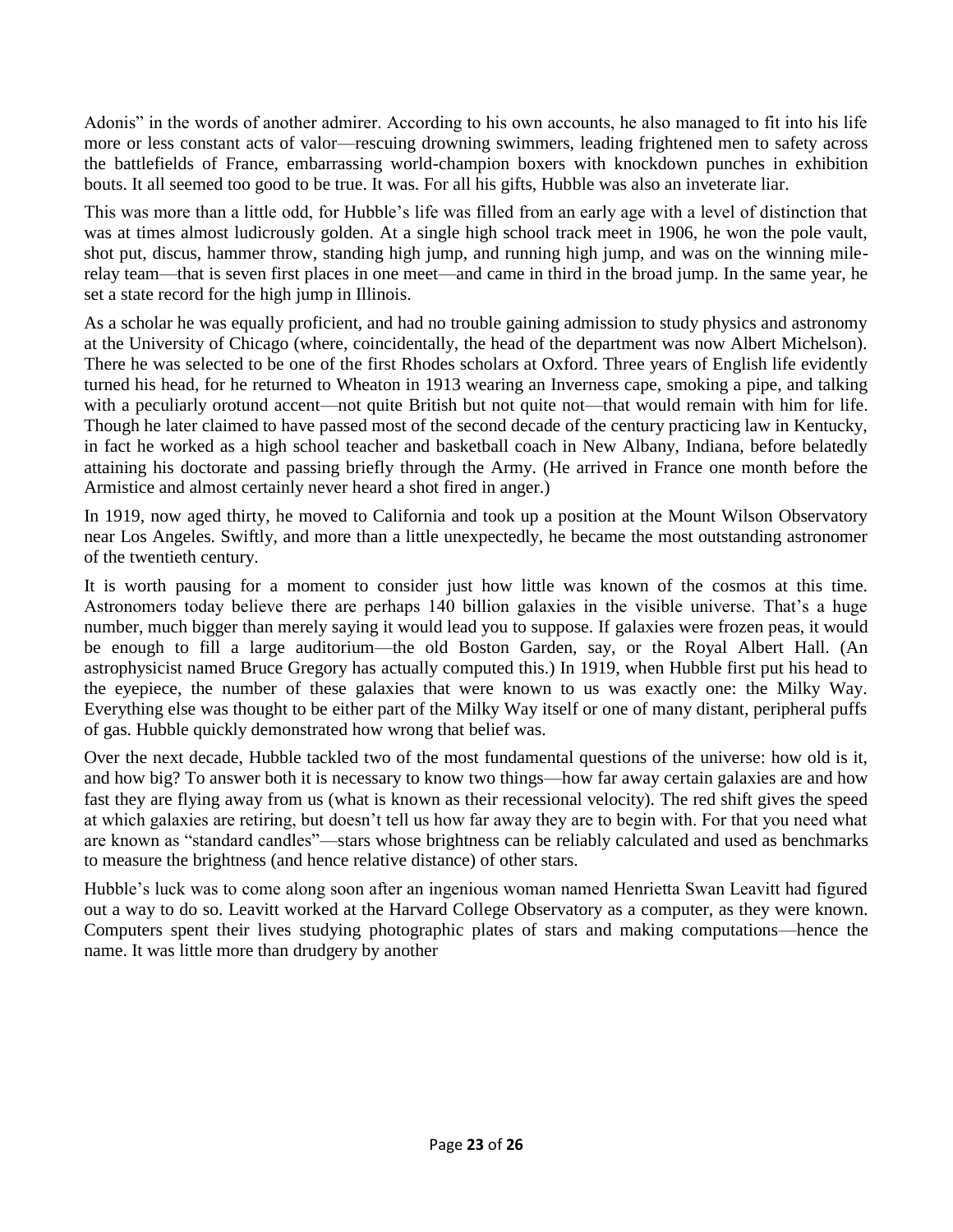name, but it was as close as women could get to real astronomy at Harvard—or indeed pretty much anywhere—in those days. The system, however unfair, did have certain unexpected benefits: it meant that half the finest minds available were directed to work that would otherwise have attracted little reflective attention, and it ensured that women ended up with an appreciation of the fine structure of the cosmos that often eluded their male counterparts.

One Harvard computer, Annie Jump Cannon, used her repetitive acquaintance with the stars to devise a system of stellar classifications so practical that it is still in use today. Leavitt's contribution was even more profound. She noticed that a type of star known as a Cepheid variable (after the constellation Cepheus, where it first was identified) pulsated with a regular rhythm—a kind of stellar heartbeat. Cepheids are quite rare, but at least one of them is well known to most of us. Polaris, the Pole Star, is a Cepheid.

We now know that Cepheids throb as they do because they are elderly stars that have moved past their "main" sequence phase," in the parlance of astronomers, and become red giants. The chemistry of red giants is a little weighty for our purposes here (it requires an appreciation for the properties of singly ionized helium atoms, among quite a lot else), but put simply it means that they burn their remaining fuel in a way that produces a very rhythmic, very reliable brightening and dimming. Leavitt's genius was to realize that by comparing the relative magnitudes of Cepheids at different points in the sky you could work out where they were in relation to each other. They could be used as "standard candles"—a term she coined and still in universal use. The method provided only relative distances, not absolute distances, but even so it was the first time that anyone had come up with a usable way to measure the large-scale universe.

(Just to put these insights into perspective, it is perhaps worth noting that at the time Leavitt and Cannon were inferring fundamental properties of the cosmos from dim smudges on photographic plates, the Harvard astronomer William H. Pickering, who could of course peer into a first-class telescope as often as he wanted, was developing his seminal theory that dark patches on the Moon were caused by swarms of seasonally migrating insects.)

Combining Leavitt's cosmic yardstick with Vesto Slipher's handy red shifts, Edwin Hubble now began to measure selected points in space with a fresh eye. In 1923 he showed that a puff of distant gossamer in the Andromeda constellation known as M31 wasn't a gas cloud at all but a blaze of stars, a galaxy in its own right, a hundred thousand light-years across and at least nine hundred thousand light-years away. The universe was vaster—vastly vaster—than anyone had ever supposed. In 1924 he produced a landmark paper, "Cepheids in Spiral Nebulae" (nebulae,from the Latin for "clouds," was his word for galaxies), showing that the universe consisted not just of the Milky Way but of lots of independent galaxies—"island universes" many of them bigger than the Milky Way and much more distant.

This finding alone would have ensured Hubble's reputation, but he now turned to the question of working out just how much vaster the universe was, and made an even more striking discovery. Hubble began to measure the spectra of distant galaxies—the business that Slipher had begun in Arizona. Using Mount Wilson's new hundred-inch Hooker telescope and some clever inferences, he worked out that all the galaxies in the sky (except for our own local cluster) are moving away from us. Moreover, their speed and distance were neatly proportional: the further away the galaxy, the faster it was moving.

This was truly startling. The universe was expanding, swiftly and evenly in all directions. It didn't take a huge amount of imagination to read backwards from this and realize that it must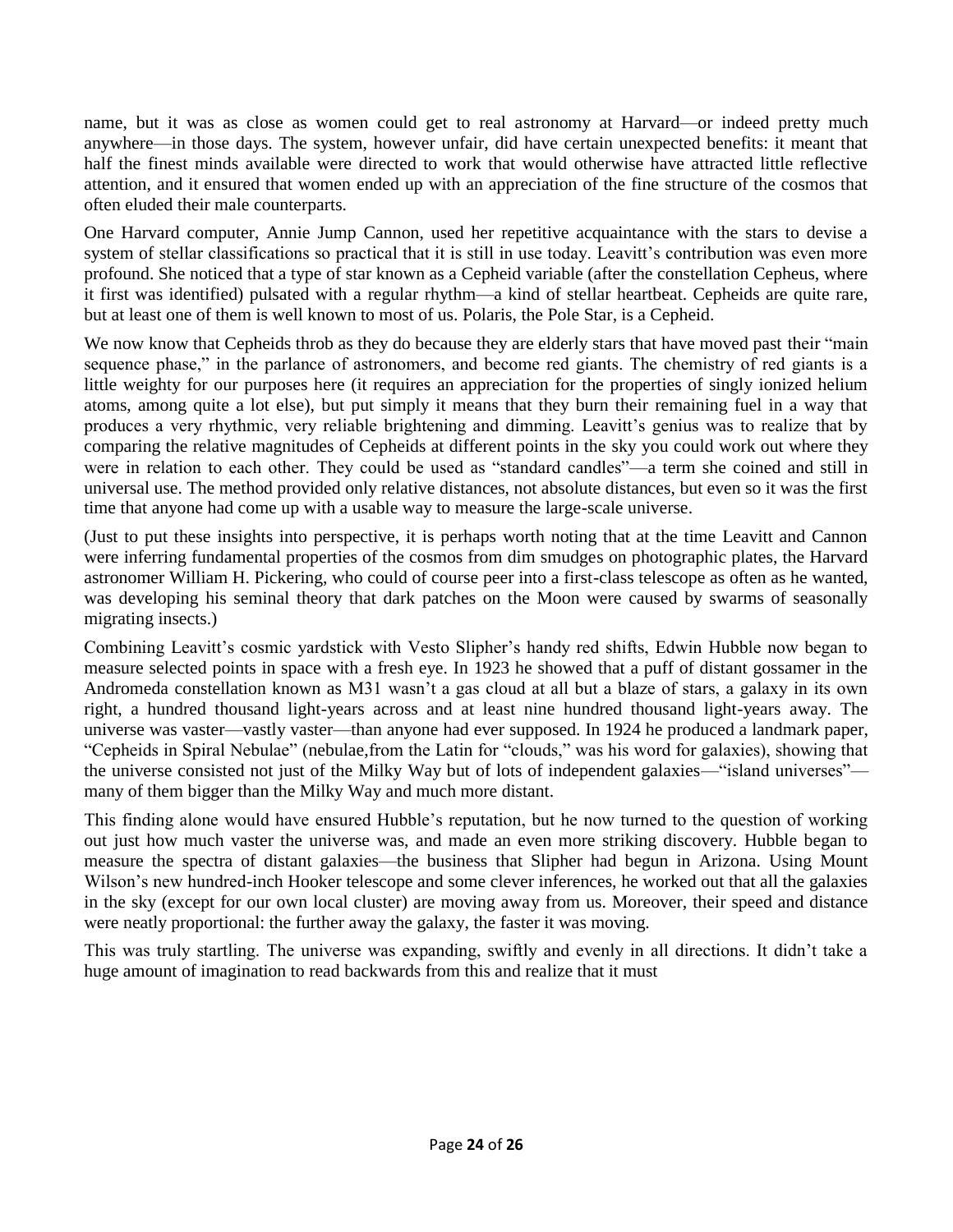therefore have started from some central point. Far from being the stable, fixed, eternal void that everyone had always assumed, this was a universe that had a beginning. It might therefore also have an end.

The wonder, as Stephen Hawking has noted, is that no one had hit on the idea of the expanding universe before. A static universe, as should have been obvious to Newton and every thinking astronomer since, would collapse in upon itself. There was also the problem that if stars had been burning indefinitely in a static universe they'd have made the whole intolerably hot—certainly much too hot for the likes of us. An expanding universe resolved much of this at a stroke.

Hubble was a much better observer than a thinker and didn't immediately appreciate the full implications of what he had found. Partly this was because he was woefully ignorant of Einstein's General Theory of Relativity. This was quite remarkable because, for one thing, Einstein and his theory were world famous by now. Moreover, in 1929 Albert Michelson—now in his twilight years but still one of the world's most alert and esteemed scientists—accepted a position at Mount Wilson to measure the velocity of light with his trusty interferometer, and must surely have at least mentioned to him the applicability of Einstein's theory to his own findings.

At all events, Hubble failed to make theoretical hay when the chance was there. Instead, it was left to a Belgian priest-scholar (with a Ph.D. from MIT) named Georges Lemaître to bring together the two strands in his own "fireworks theory," which suggested that the universe began as a geometrical point, a "primeval atom," which burst into glory and had been moving apart ever since. It was an idea that very neatly anticipated the modern conception of the Big Bang but was so far ahead of its time that Lemaître seldom gets more than the sentence or two that we have given him here. The world would need additional decades, and the inadvertent discovery of cosmic background radiation by Penzias and Wilson at their hissing antenna in New Jersey, before the Big Bang would begin to move from interesting idea to established theory.

Neither Hubble nor Einstein would be much of a part of that big story. Though no one would have guessed it at the time, both men had done about as much as they were ever going to do.

In 1936 Hubble produced a popular book called The Realm of the Nebulae, which explained in flattering style his own considerable achievements. Here at last he showed that he had acquainted himself with Einstein's theory—up to a point anyway: he gave it four pages out of about two hundred.

Hubble died of a heart attack in 1953. One last small oddity awaited him. For reasons cloaked in mystery, his wife declined to have a funeral and never revealed what she did with his body. Half a century later the whereabouts of the century's greatest astronomer remain unknown. For a memorial you must look to the sky and the Hubble Space Telescope, launched in 1990 and named in his honor.